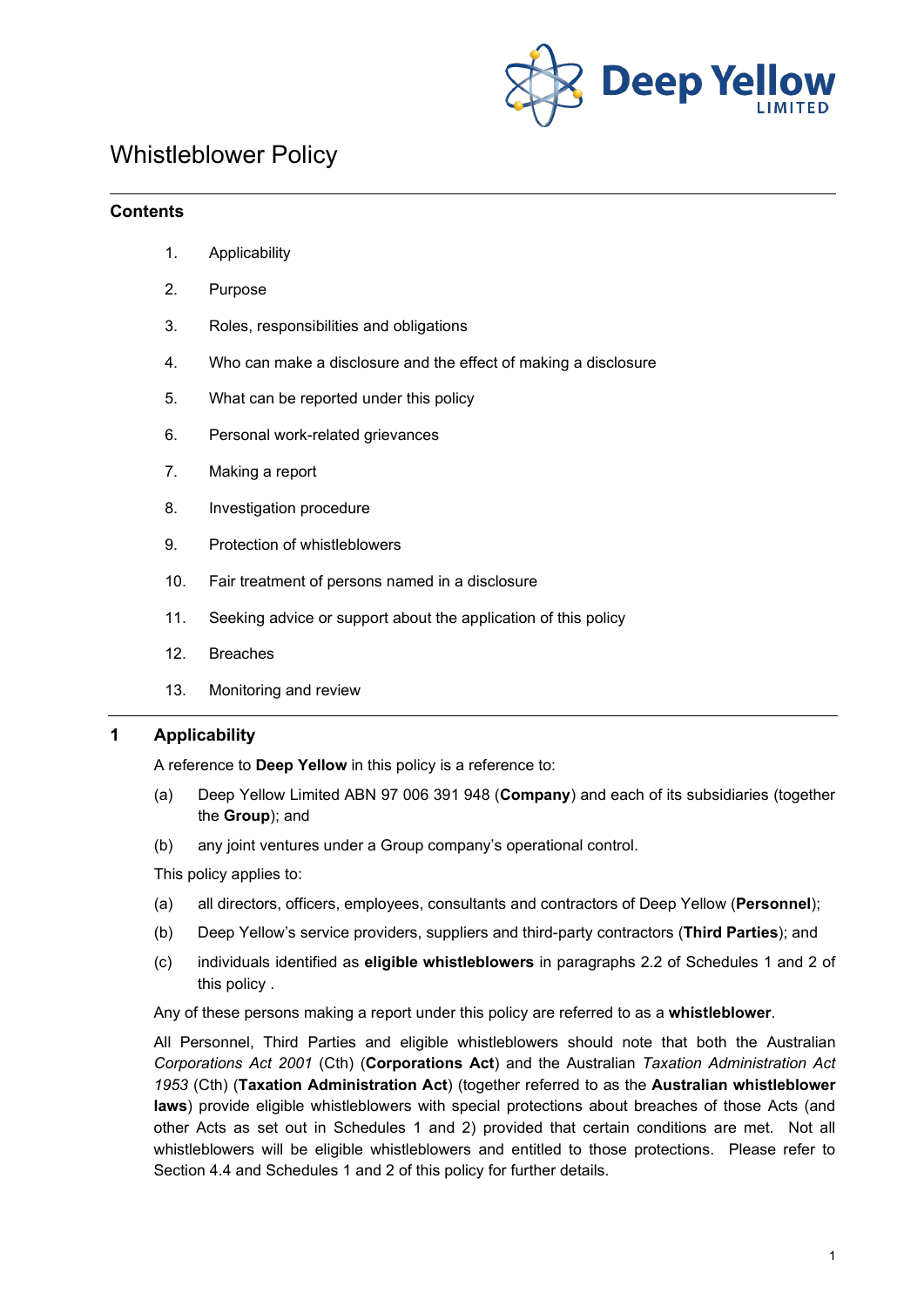The Whistleblower Officer will have day-to-day responsibility for ensuring the policy is widely disseminated throughout Deep Yellow. Persons to whom this policy applies will be provided with access to a copy of this policy via the Company's [website.](http://www.deepyellow.com.au/index.html) Upfront education and training sessions on this policy will be provided to all employees and ongoing training or awareness sessions will be held from time to time, as required.

This policy does not form part of any employee's contract of employment with Deep Yellow and Deep Yellow may amend it at any time.

## **2 Purpose**

As set out in the Company's Code of Conduct, directors, officers, employees, consultants and contractors of the Company are expected to not only act in compliance with legal obligations, but also act ethically and responsibly, which involves acting with honesty, integrity and in a manner that is consistent with the reasonable expectations of investors and the broader community.

Deep Yellow recognises the need to have robust procedures in place to ensure people can report instances of suspected unethical, illegal, fraudulent or undesirable conduct by Deep Yellow or its officers, employees or agents, and to ensure that anyone who does report such behaviour can do so without fear of reprisal, discrimination, intimidation or victimisation.

The purpose of this policy is to encourage the persons to whom the policy applies to raise any concerns or report instances of any potential breach of law, any violations (or suspected violations) of the Company's Code of Conduct or any other legal or ethical concern without the fear of detriment.

In this policy **detriment** includes (without limitation) any of the following: dismissal of an employee; injury of an employee in his or her employment; alteration of an employee's position or duties to his or her disadvantage; discrimination between an employee and other employees of the same employer; harassment or intimidation of a person; harm or injury to a person, including psychological harm; damage to a person's property; damage to a person's reputation; damage to a person's business or financial position; and any other damage to a person. **Detrimental conduct** means conduct, or a threat to engage in conduct, that causes detriment to a whistleblower.

This policy is an important part of Deep Yellow's risk management and governance framework, assisting Deep Yellow identify, and deter, unethical, unlawful or undesirable conduct.

#### **3 Roles, responsibilities and obligations**

#### <span id="page-1-0"></span>**3.1 Roles and responsibilities**

Please refer to Schedule 4 for an outline of the roles and responsibilities of persons under this policy.

#### **3.2 Employee and contractor obligations**

All employees of Deep Yellow, and persons providing services as an independent contractor or labour hire worker to Deep Yellow, are required to:

- (a) subject to a claim of privilege or self-incrimination, cooperate with an Investigator (see Section [3.1](#page-1-0) 'Investigator'), including by providing relevant documents and information and/or answering questions during the conduct of any investigation under this policy;
- (b) strictly maintain the confidentiality of a whistleblower's identity, whether they obtain that information directly or indirectly, in accordance with Section [9.2;](#page-10-0) and
- (c) refrain from committing, or threatening to commit, any act of detrimental conduct to a whistleblower, or any other person, because they believe or suspect that the whistleblower, or another person, has made, may have made, proposes to make, or could make a disclosure that qualifies for protection under the Corporations Act or Taxation Administration Act, in accordance with Section [9.1.](#page-9-0)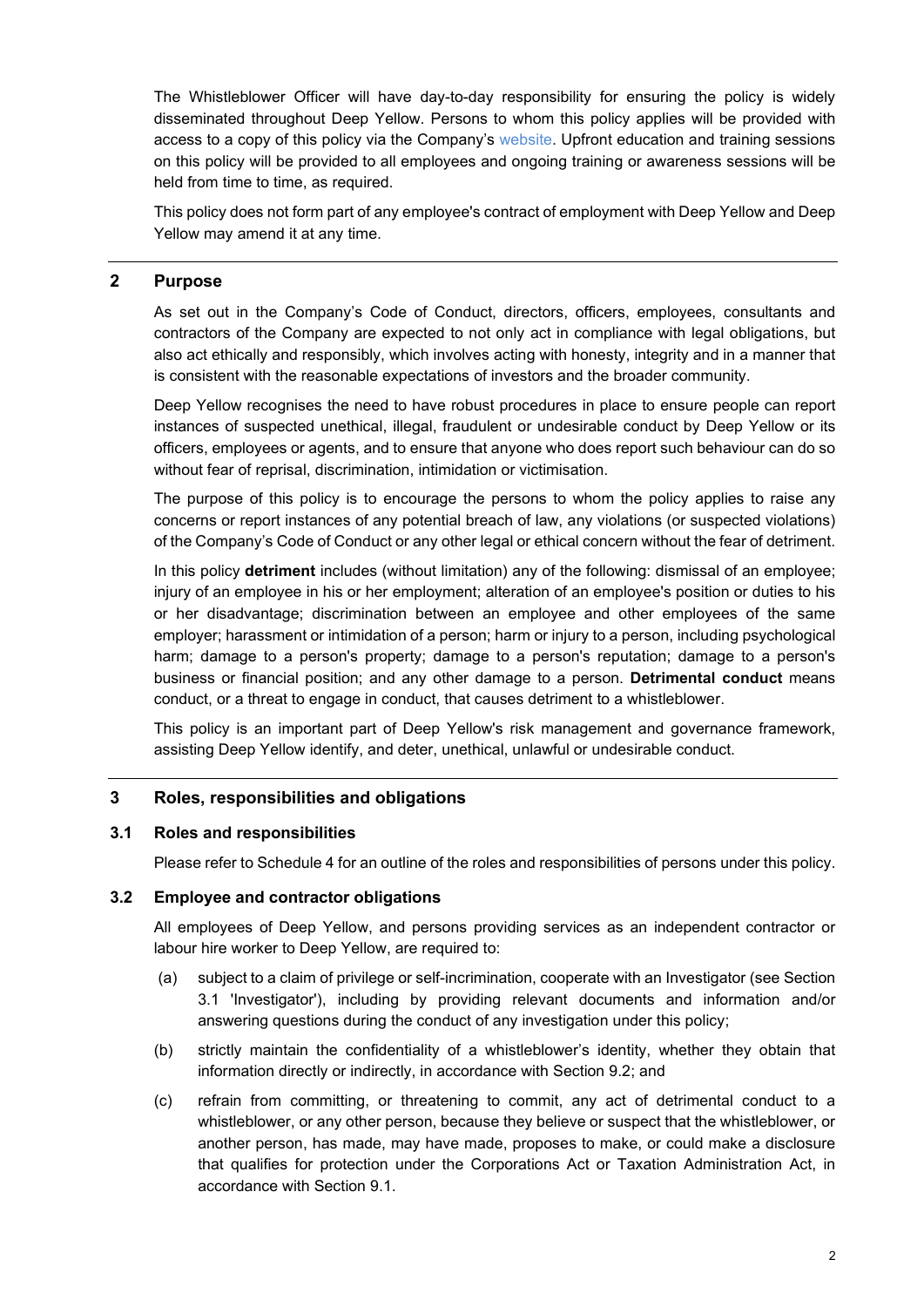## **4 Who can make a disclosure and the effect of making a disclosure**

## **4.1 Eligible whistleblowers**

An eligible whistleblower (see the definition in paragraph 2.2 of Schedule 1 for the purposes of the Corporations Act and the definition in paragraph 2.2 of Schedule 2 for the purpose of the Taxation Administration Act) can make reports of **Disclosable Matters** (see Section [5](#page-0-0)[5](#page-2-1) of this policy) in accordance with this policy.

## **4.2 Other whistleblowers**

Other Personnel and Third Parties can also make reports of Disclosable Matters in accordance with this policy but may not qualify as eligible whistleblowers and therefore may not be protected under the Australian whistleblower laws.

## <span id="page-2-2"></span>**4.3 Effect of making a disclosure**

All persons who make a disclosure of information relating to a Disclosable Matter in accordance with this policy, whether an eligible whistleblower or not, will:

- (a) be protected from detriment in accordance with Section [9.1;](#page-9-0) and
- (b) have their identity protected by Deep Yellow in accordance with Section [9.2.](#page-10-0)

## <span id="page-2-0"></span>**4.4 Special protections under the Corporations Act and the Taxation Administration Act**

In addition to the protections outlined in Section [4.3,](#page-2-2) an eligible whistleblower will also qualify for the protections under the Corporations Act and the Taxation Administration Act if they make a disclosure that qualifies for protection under those Acts (please refer to Schedules 1 and 2 of this policy for when a disclosure qualifies for protection, and the protections available under the Corporations Act and the Taxation Administration Act). A whistleblower can still qualify for protections under these Acts even if their disclosure turns out to be incorrect.

## <span id="page-2-1"></span>**5 What can be reported under this policy**

## **5.1 Disclosable Matters**

Whistleblowers should make a disclosure under this policy, and employees of Deep Yellow must make a disclosure under this policy, if they have reasonable grounds to suspect that conduct, or a state of affairs exists, in relation to Deep Yellow that is any of the following:

- (a) misconduct, or an improper state of affairs or circumstances, in relation to Deep Yellow;
- (b) misconduct, or an improper state of affairs or circumstances, in relation to the tax affairs of Deep Yellow, and where they consider the information may assist the recipient to perform functions and duties in relation to the tax affairs of Deep Yellow;
- <span id="page-2-3"></span>(c) in contravention of any law administered by the Australian Securities and Investments Commission (**ASIC**) or Australian Prudential Regulation Authority (**APRA**) (see Schedule 3 for a list of these laws);
- (d) conduct that represents a danger to the public or the financial system (even if this conduct does not involve a breach of a particular law); or
- (e) conduct that is an offence against any law of the Commonwealth, where the offence is punishable by imprisonment for a period of 12 months or more,

(collectively referred to as **Disclosable Matters**.)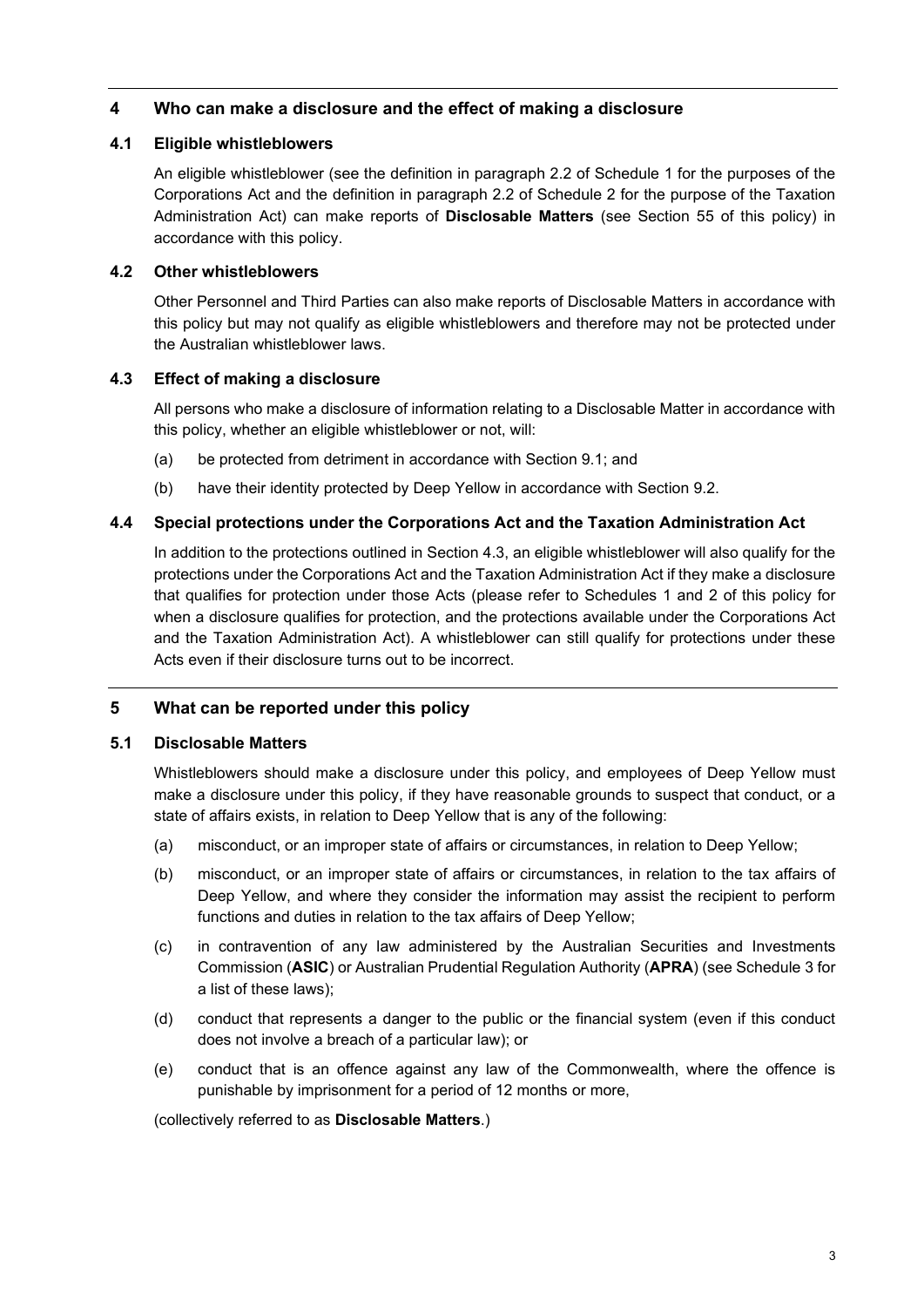## **5.2 Conduct Disclosable Matters may include**

Disclosable Matters include conduct that either:

- (a) may or may not involve a contravention of any law;
- (b) may include conduct that indicates a systemic issue in Deep Yellow;
- (c) relates to dishonest or unethical behaviour and practices;
- (d) may relate to business behaviour and practice that may cause consumer harm;
- (e) is an exception to an excluded personal work-related grievance as defined in Section [6.2;](#page-4-0) or
- (f) is prohibited under Deep Yellow's Code of Conduct and/or Anti-Bribery and Corruption Policy.

#### **5.3 Examples of inappropriate conduct**

Without limiting the type of conduct that can be disclosed under this policy, examples of conduct that it is appropriate to disclose under this policy includes conduct that is:

- (a) fraudulent or corrupt, such as money laundering or misappropriation of funds;
- (b) in breach of a law administered by ASIC or APRA, and a law of the Commonwealth punishable by 12 months imprisonment or more. Examples of conduct in breach of the Corporations Act could include:
	- (i) insider trading;
	- (ii) insolvent trading;
	- (iii) breach of the continuous disclosure rules;
	- (iv) failure to keep accurate financial records;
	- (v) falsification of accounts; or
	- (vi) failure of a director, or another officer, to act with the care and diligence a reasonable person would exercise, or to act in good faith in the best interests of the corporation, or to give notice of any material personal interest relating to the affairs of Deep Yellow;
- (c) illegal, such as theft, the sale or use of prohibited substances, violence or threatened violence, harassment or criminal damage to property;
- (d) unethical, such as acting dishonestly, altering records without cause or permission, making false entries in records, engaging in questionable financial practices, offering or accepting a bribe;
- (e) contrary to, or a serious breach of, codes and practices (including work practices) of Deep Yellow;
- (f) potentially damaging to Deep Yellow, including conduct that may cause financial or nonfinancial loss to Deep Yellow, or is otherwise detrimental to its interests; or
- (g) engaging in or threatening to engage in detrimental conduct against a person who has made a disclosure, or is believed or suspected to have made, or be planning to make, a disclosure under this policy.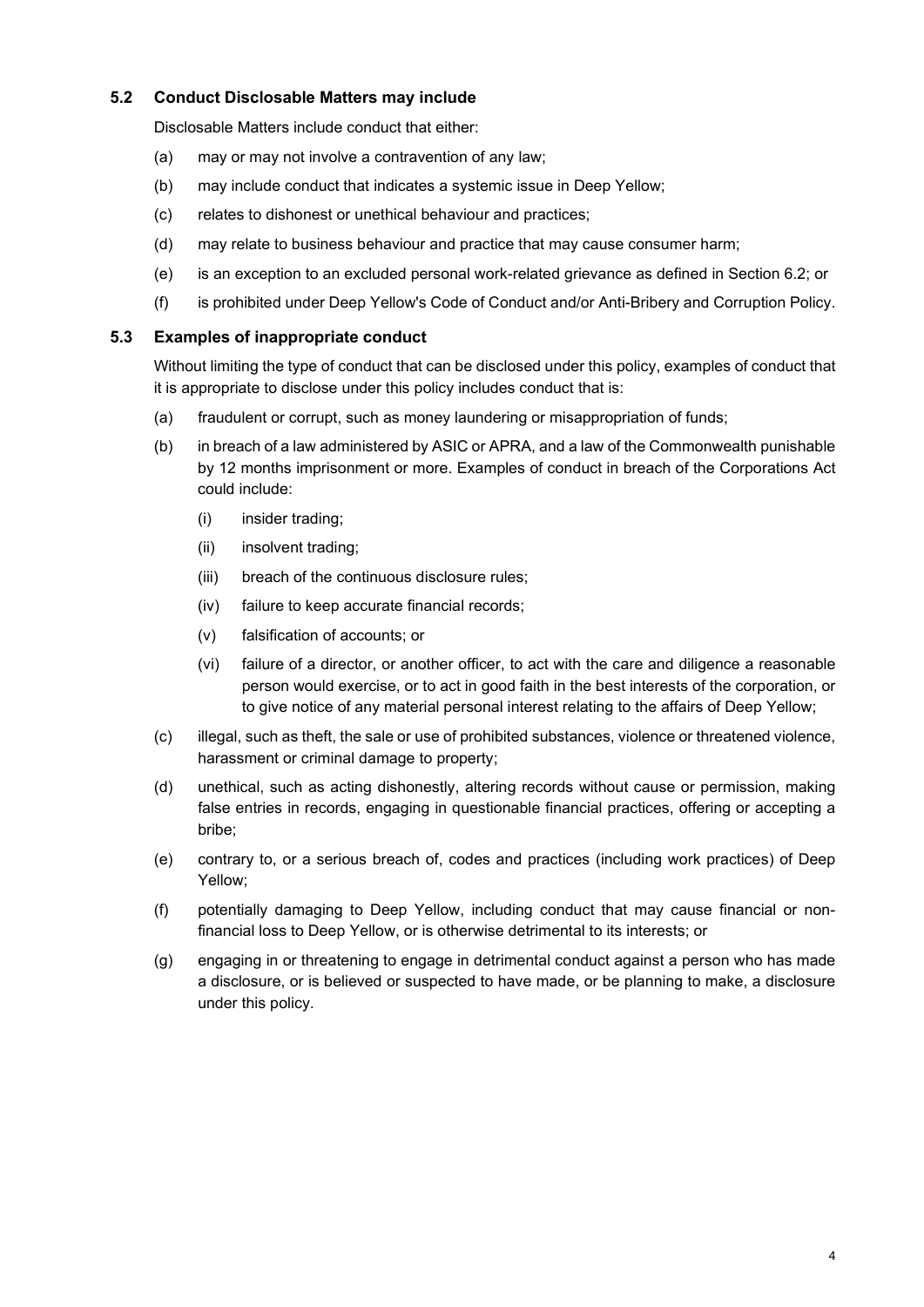## **6 Personal work-related grievances**

## **6.1 Personal work-related grievance**

Subject to the exceptions in Sectio[n 6.2,](#page-4-0) a Disclosable Matter does not include personal work-related grievance, which concerns a grievance in relation to a whistleblower's employment, or former employment, with Deep Yellow that has implications for the whistleblower personally. Examples of personal work-related grievance include complaints an employee, or former employee, may hold concerning:

- (a) the terms and conditions of their employment;
- (b) a decision that does not involve a breach of workplace laws;
- (c) a decision about the engagement, transfer or promotion of a person;
- (d) an interpersonal conflict with another employee;
- (e) any disciplinary or performance management process; or
- (f) the suspension or termination of their employment.

Personal work-related grievances should be reported under to the Managing Director & CEO (for persons in Australia) and to the Human Resources Officer (for persons in Namibia). Further information about Deep Yellow's workplace policies can be obtained from the Company Secretary.

## <span id="page-4-0"></span>**6.2 When a personal work-related grievance may be a Disclosable Matter**

A personal work-related grievance that has significant implications for Deep Yellow, and wider ramifications than for the whistleblower personally, may be appropriate to disclose under this policy as a Disclosable Matter. Similarly, where the grievance relates to detrimental conduct suffered by the whistleblower because of making a previous whistleblower disclosure, or seeking legal advice about whistleblower protections, the matter should be reported under this policy as a Disclosable Matter. Without limiting the types of matters, examples of personal work-related grievances that could be reported as a Disclosable Matter under this policy include:

- (a) mixed reports, for example where a concern regarding corporate misconduct or wrongdoing is accompanied by a personal work-related grievance, or a personal work-related grievance includes information about corporate misconduct or wrongdoing;
- (b) where the matter suggest a behaviour or conduct extending beyond the individual's personal circumstances for example where an individual claim of bullying has indicated that there may be a more general culture of bullying or harassment within Deep Yellow;
- (c) where Deep Yellow, or its officers or agents, has breached an employment (or other law) punishable by more than 12 months imprisonment, or has engaged in conduct that represents a danger to the public.

If unsure whether a grievance is a Disclosable Matter under this policy, or a personal work-related grievance that is more appropriately managed through a relevant workplace behaviour policy of Deep Yellow, seek guidance from the Whistleblower Officer (see Schedule 3 for the name and contact details of the Whistleblower Officer).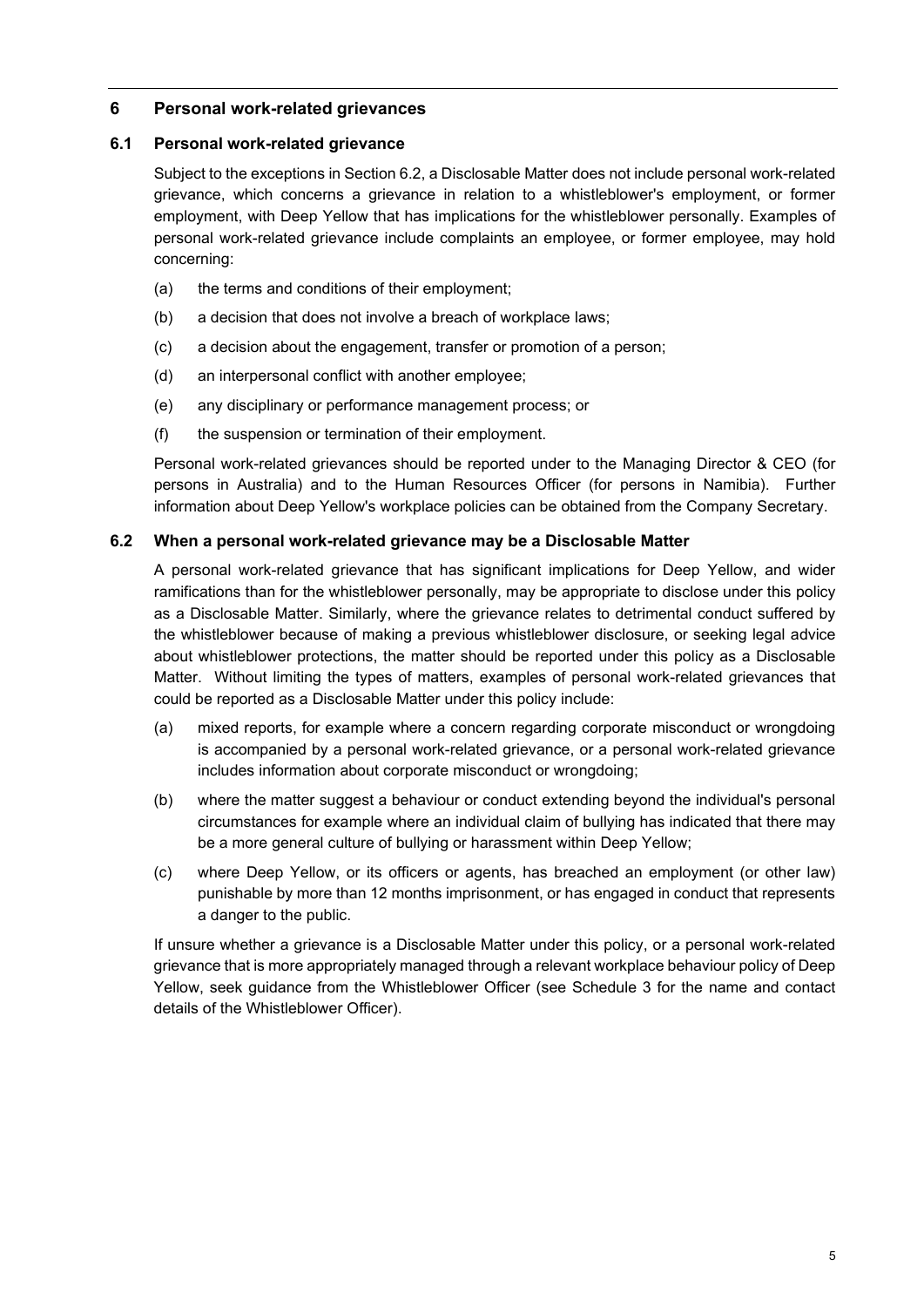## <span id="page-5-0"></span>**7 Making a report**

## <span id="page-5-1"></span>**7.1 Whistleblower Officer**

If a person to whom this policy applies becomes aware of a Disclosable Matter, they should report the Disclosable Matter to the Whistleblower Officer who is authorised by Deep Yellow to receive disclosures from persons to whom this policy applies. Contact details for the Whistleblower Officer are:

> Ms Gillian Swaby Executive Director – Corporate Deep Yellow Limited Unit 17, Spectrum Building 100-104 Railway Road Subiaco Western Australia 6008

Tel: + 61 8 9286 6999 Email: [gillian.swaby@deepyellow.com.au](mailto:gillian.swaby@deepyellow.com.au)

## **7.2 Content of disclosure**

Wherever possible, whistleblowers need to provide the following information about a Disclosable Matter to the Whistleblower Officer in a clear and factual way:

- (a) the whistleblower's full name, address and preferred contact details. While there is no requirement for a whistleblower to provide these details, and disclosures can be made anonymously, if comfortable doing so this information greatly assists Deep Yellow to investigate the Disclosable Matter and provide the whistleblower with appropriate protections from any detriment;
- (b) the entity, division or department which the Disclosable Matter relates to;
- (c) the nature of the alleged wrongdoing including, where relevant, details of the person believed to have committed the wrongdoing, or is aware of, or involved in, the wrongdoing;
- (d) the date, time and location of the conduct;
- (e) the name(s) of the persons involved and anyone else who may verify the claim, or possible witnesses;
- (f) if the whistleblower is concerned about any possible victimisation or act of reprisal for reporting the matter, or has been subject to detrimental conduct for a previous report of a Disclosable Matter, and any assistance or support sought from Deep Yellow;
- (g) evidence of the events (e.g. emails, documents, text messages, file notes, photos); and
- (h) any steps the whistleblower or another person may have already taken to report or resolve the matter.

Reports about a Disclosable Matter can be submitted verbally or in writing via email or mail using the contact details in Schedule 3. Reports can be submitted anonymously.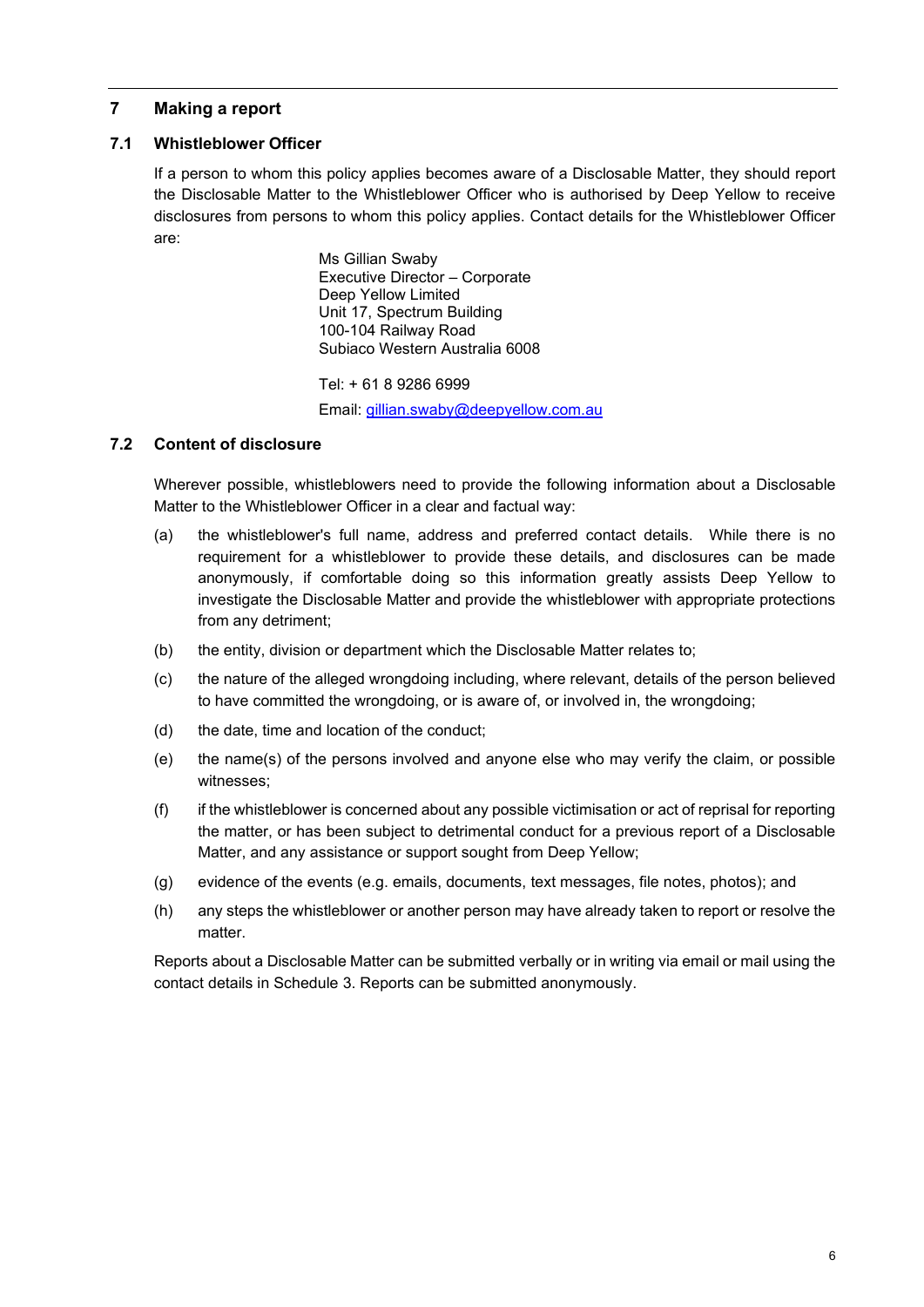## **7.3 Other persons to whom reports of Disclosable Matters can be made**

Where the matter does not involve the tax affairs of Deep Yellow, whistleblowers can also report Disclosable Matters by raising it with:

- <span id="page-6-7"></span>(a) any officer or senior manager<sup>[1](#page-6-0)</sup> of Deep Yellow;
- <span id="page-6-10"></span>(b) Deep Yellow's appointed auditor<sup>2</sup>, ASIC<sup>[3](#page-6-2)</sup> or APRA<sup>[4](#page-6-3)</sup>. Whistleblowers can make a disclosure directly to these entities without making a prior disclosure to Deep Yellow; or
- (c) in limited circumstances involving an emergency or public interest disclosure (see Schedule 1) to a journalist or a Member of Parliament. It is highly recommended that a person seek advice from an independent legal adviser before making an emergency or public interest disclosure.

#### **7.4 Matters involving the tax affairs of Deep Yellow**

Where the matter involves the tax affairs of Deep Yellow, whistleblowers can also report Disclosable Matters by raising it with:

- <span id="page-6-8"></span>(a) A director, secretary or senior manager of Deep Yellow;
- <span id="page-6-9"></span>(b) Employees or officers of Deep Yellow who have functions or duties that relate to the tax affairs of Deep Yellow; or
- (c) Deep Yellow's appointed auditor<sup>[5](#page-6-4)</sup>, registered tax or business activity statements (BAS) agent<sup>6</sup>, or the Commissioner of Taxation[7.](#page-6-6) Whistleblowers can make a disclosure directly to these entities without making a prior disclosure to Deep Yellow.

#### **7.5 Disclosures can be made anonymously**

Disclosures of Disclosable Matters can be made anonymously, and a whistleblower may choose to remain anonymous, including during any investigation into the disclosure. If the disclosure is not made anonymously, or an anonymous whistleblower consents to limited disclosure of their identity (for instance, to the Whistleblower Officer or an Investigator), Deep Yellow will take all reasonable steps to ensure that the whistleblower's identity remains confidential in accordance with Section [9.2](#page-10-0) and, where applicable, Schedule 1 or Schedule 2. A whistleblower who provides their identity when making a disclosure under this policy:

- (a) Can expect Deep Yellow to provide the whistleblower with appropriate protection and support (see Section [9.1\)](#page-9-0).
- (b) Enables any Investigator appointed to investigate the matter with an opportunity to clarify or seek further information from the whistleblower. Without further information, Deep Yellow may be unable to investigate the report (see Section [8\)](#page-7-0).

<span id="page-6-0"></span><sup>1</sup> Officer and senior manager are defined in the Corporations Act. Officer includes directors and the company secretary. Both officer and senior manager includes other persons who make, or participate in making, decisions that affect the whole, or a substantial part of the business of the corporation or who has the capacity to affect significantly the corporation's financial standing.

<span id="page-6-1"></span><sup>2</sup> The Company's auditor is Ernst & Young, 11 Mounts Bay Road, Perth, WA 6000, Australia. Telephone: +61 8 9429 2222. Contact person: Mr Robert Kirkby.

<span id="page-6-2"></span><sup>3</sup> ASIC Office of the Whistleblower. GPO Box 9827, Brisbane, QLD 4001, Australia. Telephone: 1300 300 630 (within Australia) and +61 3 5177 3988 (outside Australia). [ASIC website.](https://asic.gov.au/) 

<span id="page-6-3"></span><sup>4</sup> APRA. GPO Box 9836, Sydney, NSW 2001, Australia. Telephone: 1300 558 849 (within Australia) and +61 2 8037 9015 (outside Australia). [APRA website.](https://www.apra.gov.au/)

<span id="page-6-4"></span><sup>5</sup> See note 2 above.

<span id="page-6-5"></span><sup>6</sup> The Company's tax agent is BDO, 38 Station Street, Subiaco, WA 6008, Australia. Telephone +61 9 6382 4600. Contact person: Mr Gavin O'Neill.

<span id="page-6-6"></span><sup>7</sup> Commissioner of Taxation. PO Box 900, Civic Square, ACT 2608, Australia. Telephone: 13 28 69 (within Australia) and +61 2 6216 1111 (outside Australia). ATO website.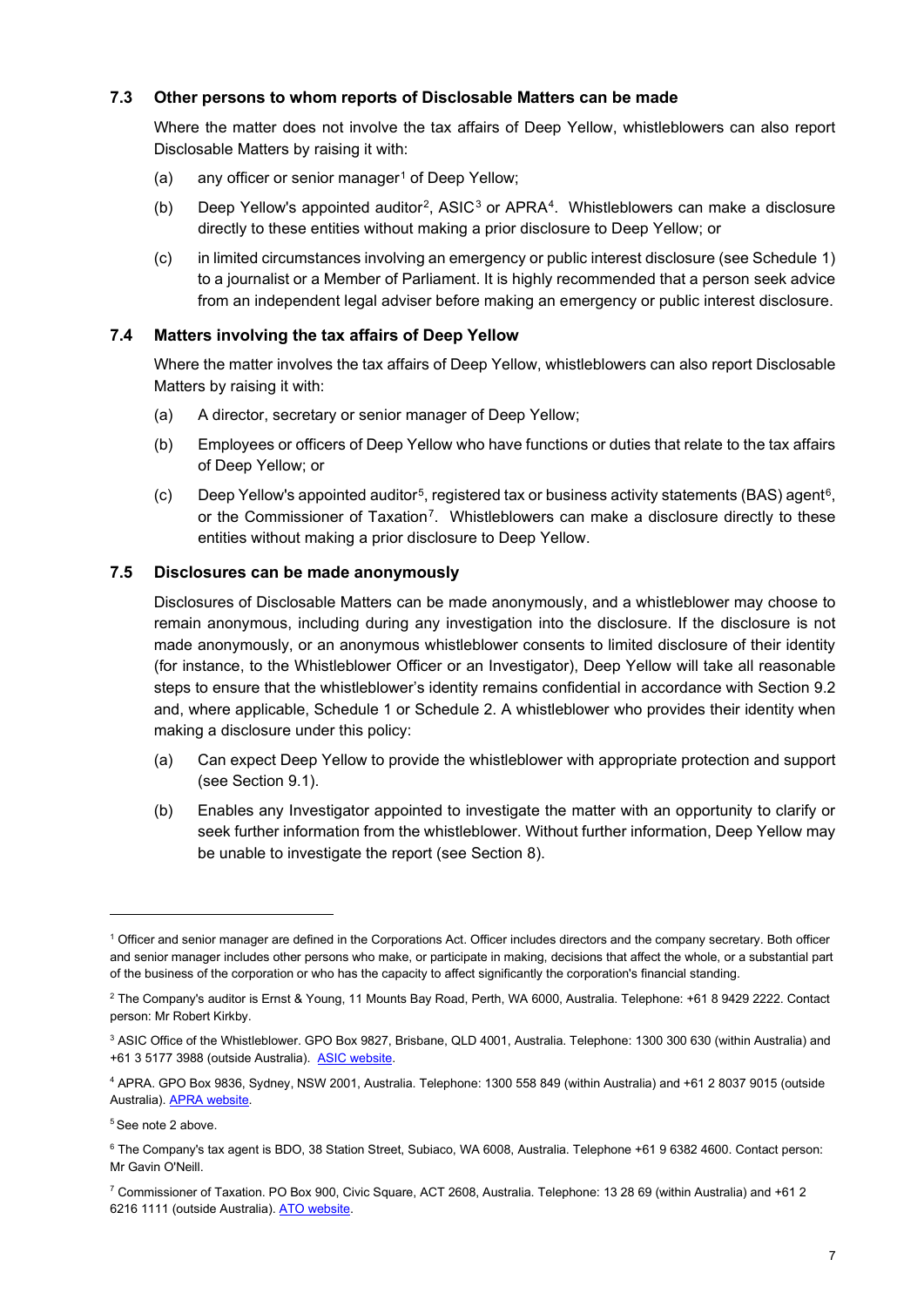## **7.6 False reports**

A false report of a Disclosable Matter could have significant effects on Deep Yellow's reputation, the reputation of other Personnel and may result in a considerable waste of time and effort. Any deliberately false reporting (i.e. a report that the discloser knows to be untrue) of a Disclosable Matter will be treated as a serious disciplinary matter.

#### <span id="page-7-0"></span>**8 Investigation procedure**

#### <span id="page-7-3"></span>**8.1 Receipt of disclosure**

After receiving a disclosure from a whistleblower under this policy, a recipient of the disclosure will:

- (a) Take all reasonable steps to make sure that the whistleblower's identity is kept confidential, subject to any permissions given by the whistleblower.
- (b) Notify the Whistleblower Officer or the Chairman of the disclosure. In doing so, unless the whistleblower has given their consent to disclose their identity, the recipient must not disclose information contained in the whistleblower's disclosure to the Whistleblower Officer or the Chairman unless:
	- (i) the information does not include the whistleblower's identity;
	- (ii) they have taken all reasonable steps to reduce the risk of the whistleblower being identified from the information (such as removing the whistleblower's name, position title or number, and other identifying details); and
	- (iii) it is reasonably necessary for investigating the issues raised in the disclosure.
- (c) Where the whistleblower has provided their contact details, update the whistleblower that the matter has been confidentially referred to the Whistleblower Officer or the Chairman for assessment of next steps.

## **8.2 Assessment by Whistleblower Officer**

Subject to Section [8.3,](#page-8-0) the Whistleblower Officer will, as soon as practicable, assess all matters notified to them under this policy and:

- <span id="page-7-1"></span>(a) Take all reasonable steps to ensure the whistleblower's identity is kept confidential, subject to any permissions given by the whistleblower.
- (b) Determine whether the disclosure:
	- (i) falls within the scope of this policy, or whether it is more appropriately managed under another workplace policy of Deep Yellow;
	- (ii) triggers a requirement for Deep Yellow to seek legal advice in respect of its legal obligations, including the conduct of a factual investigation into the disclosure to assist in the provision of that advice; and
	- (iii) should be investigated, and by whom.
- (c) Assess the risk of any detrimental conduct to the whistleblower, or any other person, because the disclosure has been made.
- <span id="page-7-2"></span>(d) Determine whether the disclosure is sufficiently serious to notify:
	- (i) the Chairman; and
	- (ii) in consultation with the Board, an external entity including a regulator or law enforcement agency (the Whistleblower Officer may disclose the identity of a whistleblower to ASIC, APRA or a member of the Australian Federal Police).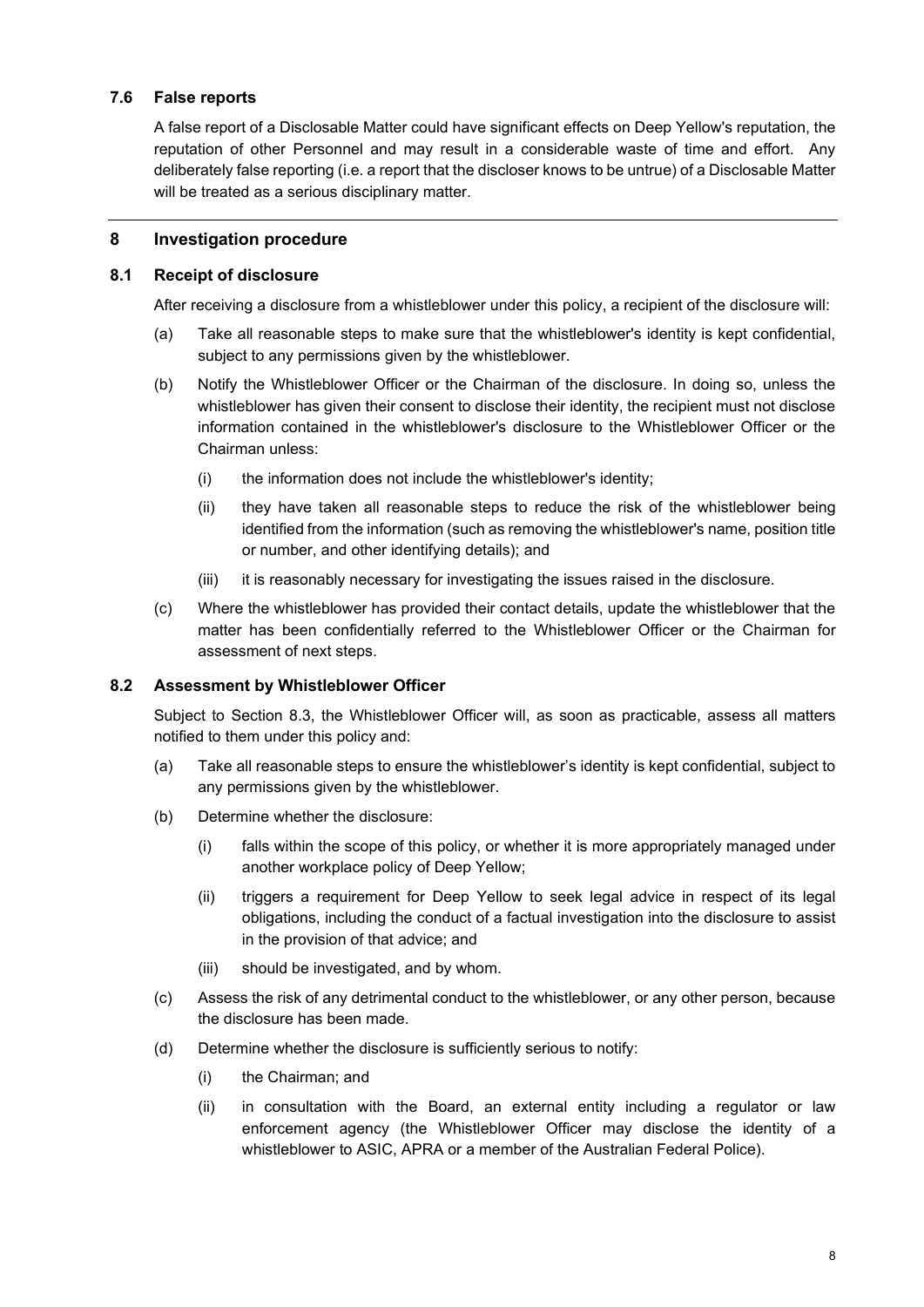## <span id="page-8-0"></span>**8.3 Reports directly to the Chairman**

In certain situations, it will be appropriate for the recipient of a disclosure to report a disclosure directly to the Chairman, and for the assessment detailed in Section [8.2\(a\)](#page-7-1) to [8.2\(d\)](#page-7-2) to be performed by the Chairman, including when the disclosure relates to:

- (a) The Whistleblower Officer;
- (b) A director of Deep Yellow; or
- (c) A member of Deep Yellow's senior management.

## <span id="page-8-1"></span>**8.4 Investigation**

Where the Whistleblower Officer or the Chairman determines the matter should be investigated, the investigation process will depend on the nature of the matter being investigated, including that a factual investigation of the matter will be conducted under legal professional privilege to assist a legal practitioner to provide Deep Yellow with legal advice. The object of an investigation into a disclosure is to determine whether there is enough evidence to substantiate or refute the matters reported. Where an investigation is deemed necessary, the Whistleblower Officer will either:

- <span id="page-8-2"></span>(a) Determine the nature and scope of the investigation, including: (i) the person within or external to Deep Yellow that will lead the investigation (**Investigator**); (ii) the nature of any technical, financial or specialist advice that may be required to support the investigation; (iii) the timeframe for the investigation; and (iv) where the whistleblower has provided their identity to the Whistleblower Officer, seeking consent for their identity to be revealed to the appointed Investigator.
- (b) Request the provision of confidential and privileged legal advice to Deep Yellow, including the conduct of a factual investigation to support the provision of that advice, from a qualified legal practitioner.

Where the disclosure is investigated, the investigation will be thorough, objective, fair, preserve the confidentiality of the whistleblower, and be conducted independent of the whistleblower and any person the subject of the disclosure. Depending on the extent of the whistleblower's consent to disclosing their identity, the Whistleblower Officer, Board, appointed Investigator (including a legal adviser to Deep Yellow), or the recipient of the disclosure may contact the whistleblower for further information.

An Investigator appointed under Section [8.4](#page-8-1)[\(a\),](#page-8-2) will document the nature and scope of their investigation and findings in a report, maintaining confidentiality in accordance with Section [9.2.](#page-10-0) The report will be provided to the Whistleblower Officer and/or the Board who will provide feedback, where appropriate, to the whistleblower regarding the progress and outcome of, and actions arising from, any investigation.

Deep Yellow will ensure all records forming part of an investigation will be kept confidential and stored securely in accordance with Deep Yellow's confidentiality obligations under Section [9.2,](#page-10-0) and the Corporations Act or Taxation Administration Act as appropriate (see Schedules 1 and 2).

## **8.5 Anonymous disclosure**

If the disclosure was made anonymously, and the whistleblower:

- (a) Has not maintained two-way communication with Deep Yellow, the assessment in Section [8.1,](#page-7-3) and any decision to undertake an investigation, and the conduct of any investigation, will be based on the information provided by the whistleblower.
- (b) Has maintained two-way communication with Deep Yellow, the whistleblower can refuse to answer questions they feel could reveal their identity at any time, including during any followup conversation about, or investigation into, the disclosure.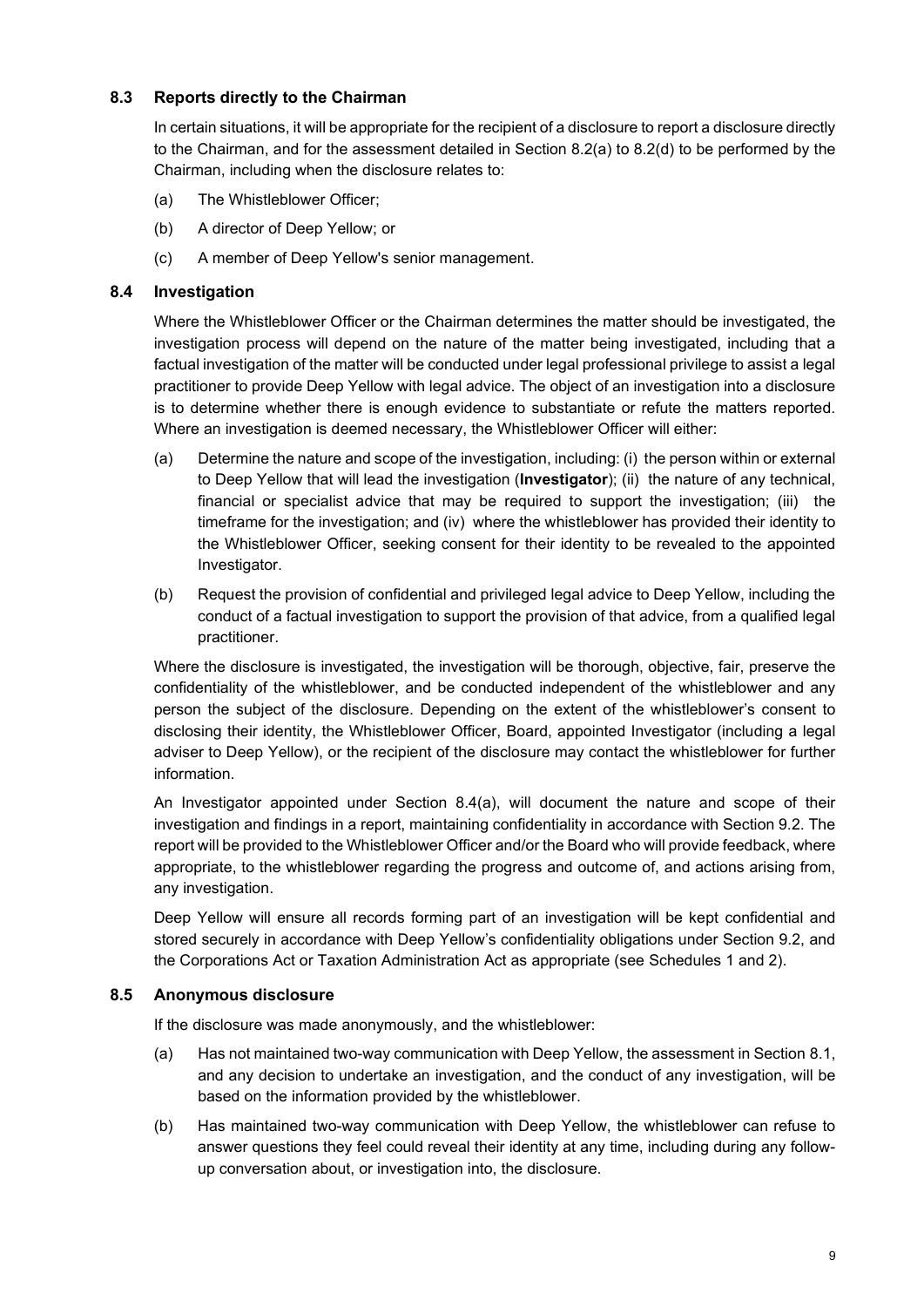## **9 Protection of whistleblowers**

The Company is committed to ensuring confidentiality in respect of all matters raised under this policy, and that those who make a report are treated fairly and do not suffer any detriment.

## <span id="page-9-0"></span>**9.1 Protection against detriment**

Deep Yellow is committed to protecting whistleblowers, and other persons, from detrimental conduct, or threats of detrimental conduct, because a person believes or suspects that the whistleblower (or another person) has made, may have made, proposes to make, or could make a disclosure that qualifies for protection under the Corporations Act or Taxation Administration Act (see Schedules 1 and 2). Deep Yellow will use its best endeavours to provide the protections to whistleblowers, and other persons, reflected in this Section [9.1](#page-9-0) of the policy where the disclosure is not protected under the Corporations Act or Taxation Administration Act.

A person cannot:

- (a) Engage in conduct that causes detriment to a whistleblower, or another person, if:
	- (i) the person believes or suspects that the whistleblower (or another person) made, may have made, proposes to make, or could make, a disclosure that qualifies for protection under the Corporations Act or Taxation Administration Act (see Schedules 1 and 2); and
	- (ii) the belief or suspicion is the reason, or part of the reason, for the conduct.
- (b) Threaten to cause detriment to a whistleblower (or another person) in relation to a disclosure that qualifies for protection under the Corporations Act or Taxation Administration Act (see Schedules 1 and 2). A threat may be implied, or conditional, or unconditional.

As soon as possible after receiving notification of a disclosure under this policy, the Whistleblower Officer or Chairman will assess the risk of detriment to the whistleblower, or another person, arising from the disclosure. Where appropriate, strategies will be developed to:

- (a) Explain the support services available to the whistleblower, and other persons.
- (b) Assist the whistleblower, and any other person, to manage the stress, time and performance impacts resulting from the disclosure or its investigation.
- (c) Protect the whistleblower, or any other person, from detriment, such as permitting the performance of work from another location, assignment to another role, modifications to the workplace or reporting lines.
- (d) Remind those managing and handling the disclosure and its investigation about their obligations in respect of confidentiality, detrimental conduct, managing conflicts of interest, and the fair treatment of the whistleblower and others mentioned in the disclosure.
- (e) To the extent reasonable in the circumstances, remedy the effects of any detriment already suffered.

Reasonable management and administrative action conducted in a reasonable manner by Deep Yellow will not constitute detrimental conduct against a whistleblower or another person, including (but not limited to):

- (a) Management or administrative action taken to protect the whistleblower or another person from detriment.
- (b) Performance management or disciplinary processes conducted by Deep Yellow.

A whistleblower, or other person, who believes they have suffered detriment in the circumstances described above should report their concern in accordance with the reporting procedures identified in Section [7;](#page-5-0) seek assistance from the Whistleblower Officer and/or seek independent legal advice.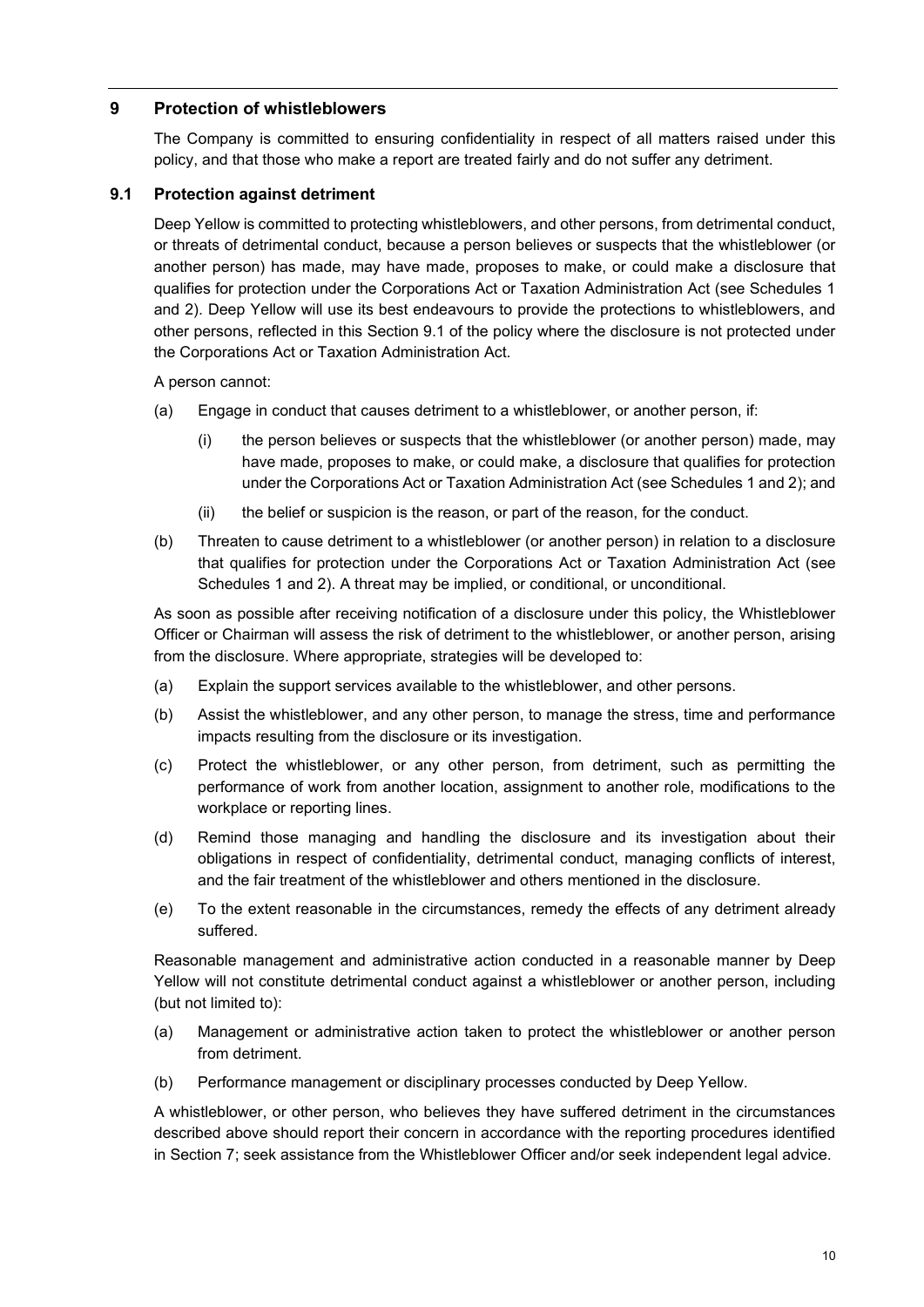A whistleblower, or other person, who has suffered loss because of detriment suffered in the circumstances described in the second paragraph of this Section [9.1](#page-9-0) above can seek compensation and other remedies through the courts.

## <span id="page-10-0"></span>**9.2 Confidentiality**

Where a disclosure received under this policy is:

- (a) A protected disclosure under the Corporations Act or the Taxation Administration Act, the confidentiality of a whistleblower's identity is protected under the whistleblower protection regimes in those statutes, which include statutory sanctions and remedies where confidentiality is breached (see Schedules 1 and 2).
- (b) Not a protected disclosure under the Corporations Act or the Taxation Administration Act, including where the whistleblower is not an eligible whistleblower, Deep Yellow will use its best endeavours to not disclose the identity of the whistleblower in accordance with this Section [9.2.](#page-10-0)

Deep Yellow will take the following steps to ensure the confidentiality of the identity of an eligible whistleblower's identity:

- (a) The person receiving the disclosure will seek permission from the whistleblower to share their identity with the Whistleblower Officer or the Chairman, and a restricted number of persons who may be involved in managing or investigating the disclosure. Only persons who have been both authorised by the whistleblower and are directly involved in handling and investigating the disclosure will be made aware of the whistleblower's identity (subject to the whistleblower's consent) or information that is likely to lead to the identification of the whistleblower.
- (b) Where a whistleblower does not give their permission to share their identity, or share their identity with particular persons involved in managing or investigating the disclosure, for instance with an appointed Investigator, the person receiving the disclosure will disclose the information contained in the disclosure only if:
	- (i) the information does not disclose the whistleblower's identity;
	- (ii) they have taken all reasonable steps to reduce the risk that the whistleblower will be identified from the information; and
	- (iii) it is reasonably necessary for investigating the issues raised in the disclosure.

Information relating to the disclosure will be stored confidentially and securely, and only available for access by the Whistleblower Officer and others involved in receiving, managing and investigating the disclosure.

Whistleblowers making a disclosure under this policy should be aware that people may be able to guess or establish their identity where they:

- (a) have mentioned to other people they are considering making a disclosure;
- (b) have complained or raised concerns with other people about the subject matter of the disclosure;
- (c) are one of a very small number of people with access to the information the subject of the disclosure; or
- (d) are disclosing information that has been told to them privately and in confidence.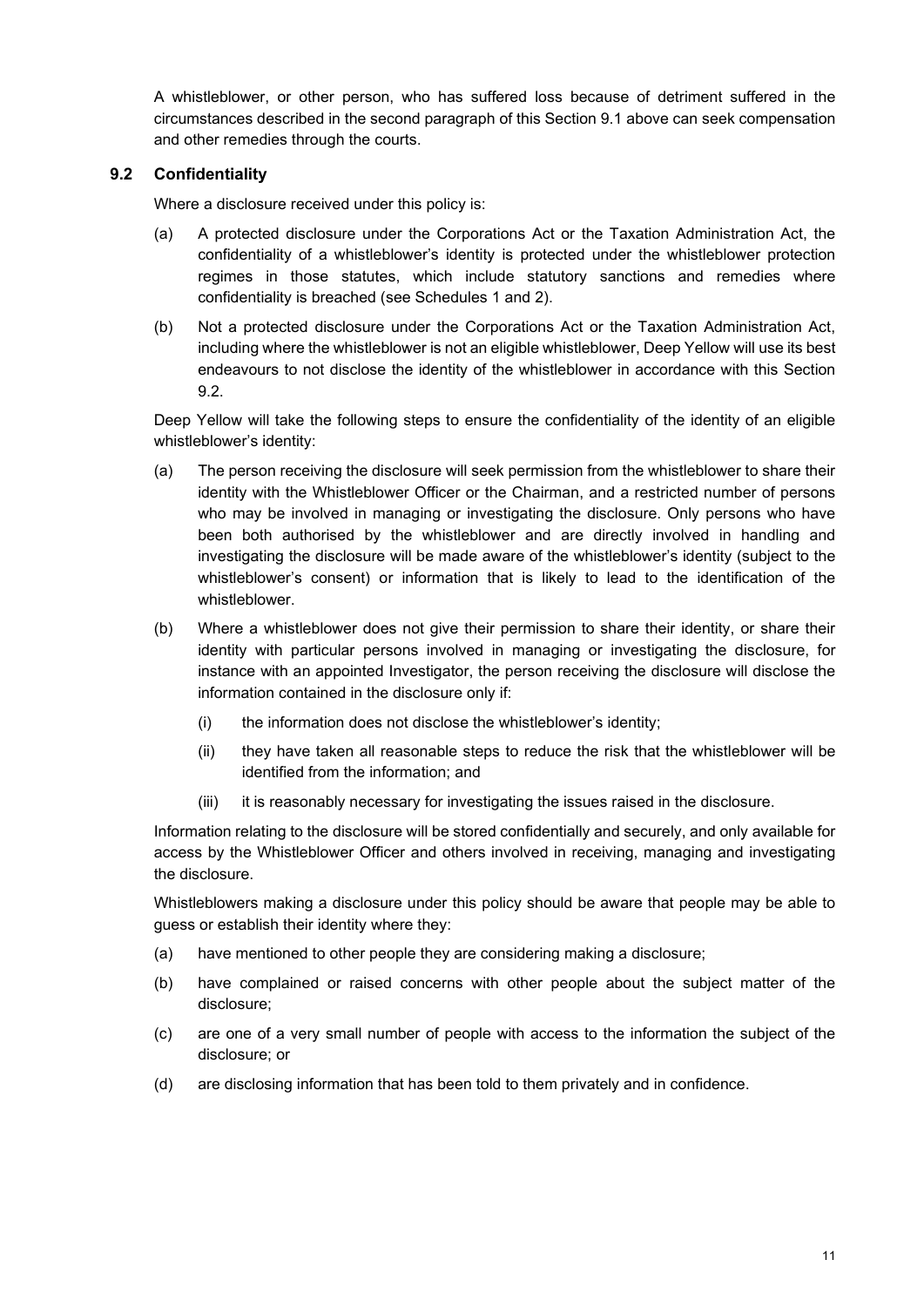## **9.3 Special protection under the Corporations Act and the Taxation Administration Act**

The Corporations Act and the Taxation Administration Act provide special protections to disclosures about breaches of those Acts (and other Acts as set out in Schedules 1 and 2) provided certain conditions are met. Please refer to Schedules 1 and 2 of this policy for further details.

The protections available to whistleblowers who make a disclosure qualifying for protection under the Corporations Act and the Taxation Administration Act do not, however, grant the whistleblower immunity for any misconduct the whistleblower has engaged in that is revealed in their disclosure.

Whistleblowers may also have access to other statutory protections under anti-discrimination and equal opportunity legislation, and the *Fair Work Act 2009* (Cth), or under the common law and their contracts of employment or engagement with Deep Yellow.

#### **10 Fair treatment of persons named in a disclosure**

Deep Yellow will ensure the fair treatment of employees mentioned in a disclosure made under this policy. Deep Yellow will:

- (a) To the extent that it is practical and appropriate in the circumstances, handle all disclosures confidentially.
- (b) Assess each disclosure on its merits and investigate as appropriate, in accordance with Section [8.](#page-7-0)
- (c) Advise an employee who is the subject of a disclosure as and when required by principles of natural justice and procedural fairness, and where appropriate having regard to the nature of the disclosure, prior to:
	- (i) any external actions being taken, such as referring the disclosure to a regulator or law enforcement agency; and
	- (ii) commencing a formal investigation.
- (d) Advise when conduct raised in a disclosure, if proven, could lead to allegations of misconduct being made against an employee the subject of a disclosure, leading to possible disciplinary consequences, including termination of employment.
- (e) Provide details of the persons who can be contacted with issues, queries and concerns, in accordance with Section [11.2.](#page-12-0)
- (f) Advise the outcome of any investigation into the disclosure, in accordance with Section [8,](#page-7-0) however, will not provide a copy of the investigation report or associated material.

#### **11 Seeking advice or support about the application of this policy**

#### **11.1 Ask questions**

Deep Yellow encourages whistleblowers, or other persons, to raise issues or ask questions if:

- <span id="page-11-0"></span>(a) They are unsure:
	- (i) whether they are covered by this policy;
	- (ii) whether their concerns qualify as a matter to be disclosed under this policy; or
	- (iii) as to whom they should make a disclosure.
- (b) They are the subject of a disclosure or a witness in an investigation of a disclosure and seek support or assistance.
- <span id="page-11-1"></span>(c) They seek information about the type of protections and immunities available to whistleblowers, and other persons, under this policy and the Corporations Act or the Taxation Administration Act.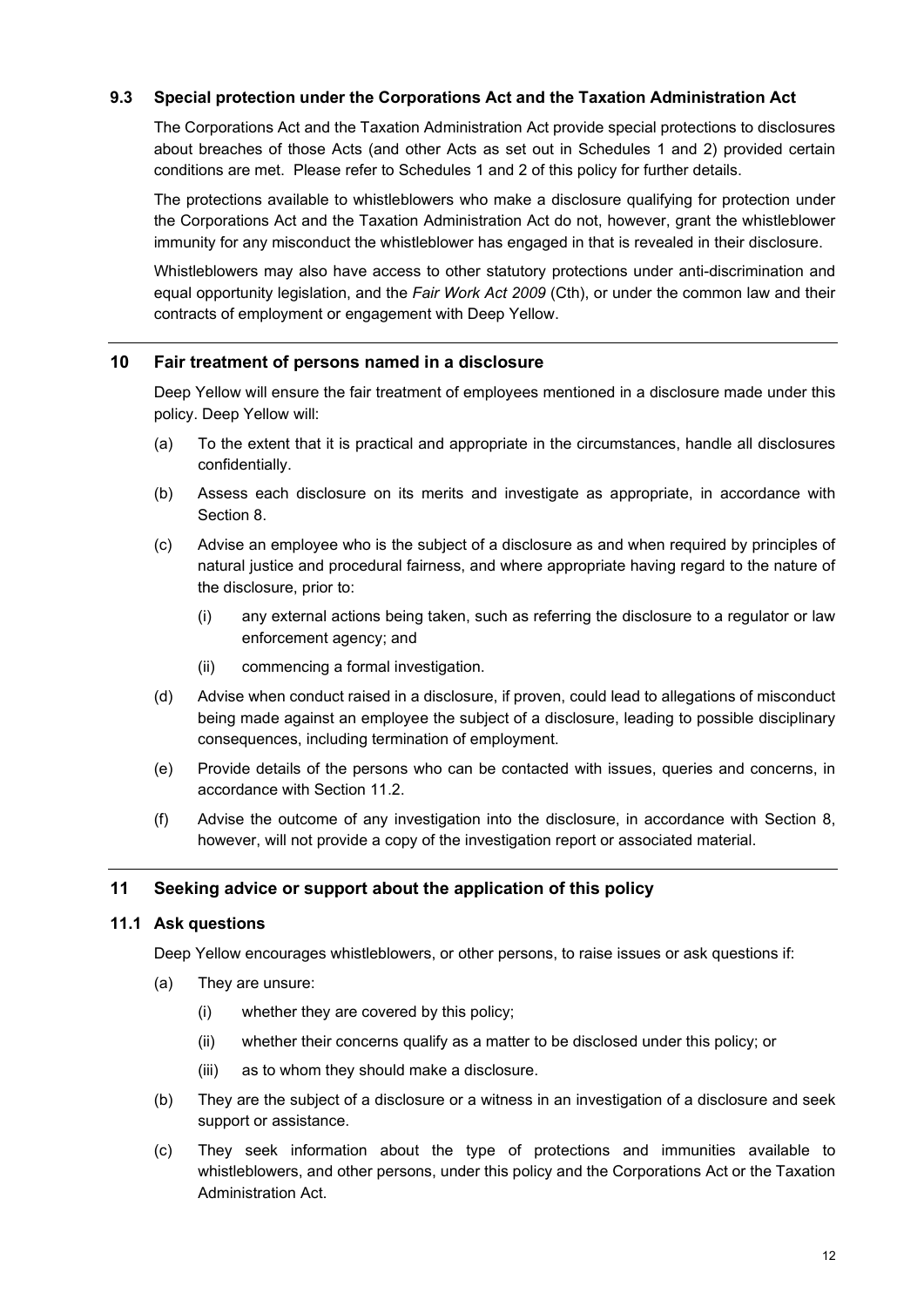#### <span id="page-12-0"></span>**11.2 Who to raise issues with**

Issues, queries and concerns regarding the application of this policy and the type of matters considered in Section [11.1\(a\)](#page-11-0) to [11.1\(c\)](#page-11-1) can be raised with:

- (a) Your manager.
- (b) The Whistleblower Officer.
- (c) An independent lawyer if you want legal advice on the operation of the statutory whistleblower regime under the Corporations Act or the Taxation Administration Act.

#### **12 Breaches**

Deep Yellow is strongly committed to:

- (a) Subject to Section [9.2,](#page-10-0) ensuring the identity of a whistleblower remains confidential.
- (b) In accordance with Section [8,](#page-7-0) investigating disclosures made under this policy.
- (c) Subject to Section [9.1,](#page-9-0) ensuring a whistleblower, or other person, is not subject to, or threatened with, detrimental conduct because a person believes a disclosure under this policy has been made or could be made.

Any employee who breaches this policy, including breaching an obligation to keep a whistleblower's identity confidential, refusing to participate or cooperate with an investigation into a whistleblower disclosure, or engaging in detrimental conduct against a whistleblower or another person, will face a disciplinary process, which could result in the termination of their employment.

Deep Yellow may terminate its relationship with other individuals and entities providing goods or services to Deep Yellow if they breach this policy.

#### **13 Monitoring and review**

The Whistleblower Officer will provide quarterly reports to the Board (when it is not likely to lead to the identity of the whistleblower) for each disclosure made to persons detailed in Section[s 7.1,](#page-5-1) [7.3\(a\),](#page-6-7) [7.4\(a\)](#page-6-8) or [7.4\(b\)](#page-6-9) including:

- (a) date of receiving notification of the disclosure, and the type of internal recipient to whom the disclosure was made;
- (b) type of person who made the disclosure and their status;
- (c) subject matter of each disclosure, including the part of the business to which it relates;
- (d) action taken to assess the disclosure;
- (e) any positive assessment of risk to a person as a result of a disclosure, and action taken by Deep Yellow to protect against the risk;
- (f) status of Deep Yellow's response to the disclosure, and either the expected timeframe for finalising any investigation into the disclosure, or how the investigation into the disclosure was finalised; and
- (g) outcome for each disclosure.

The Board will also be immediately informed of any material incidents reported under this policy, including any information that may be materially price sensitive in accordance with the Company's Continuous Disclosure Policy.

The Board will review this policy and its related processes and procedures at least annually and update it as required.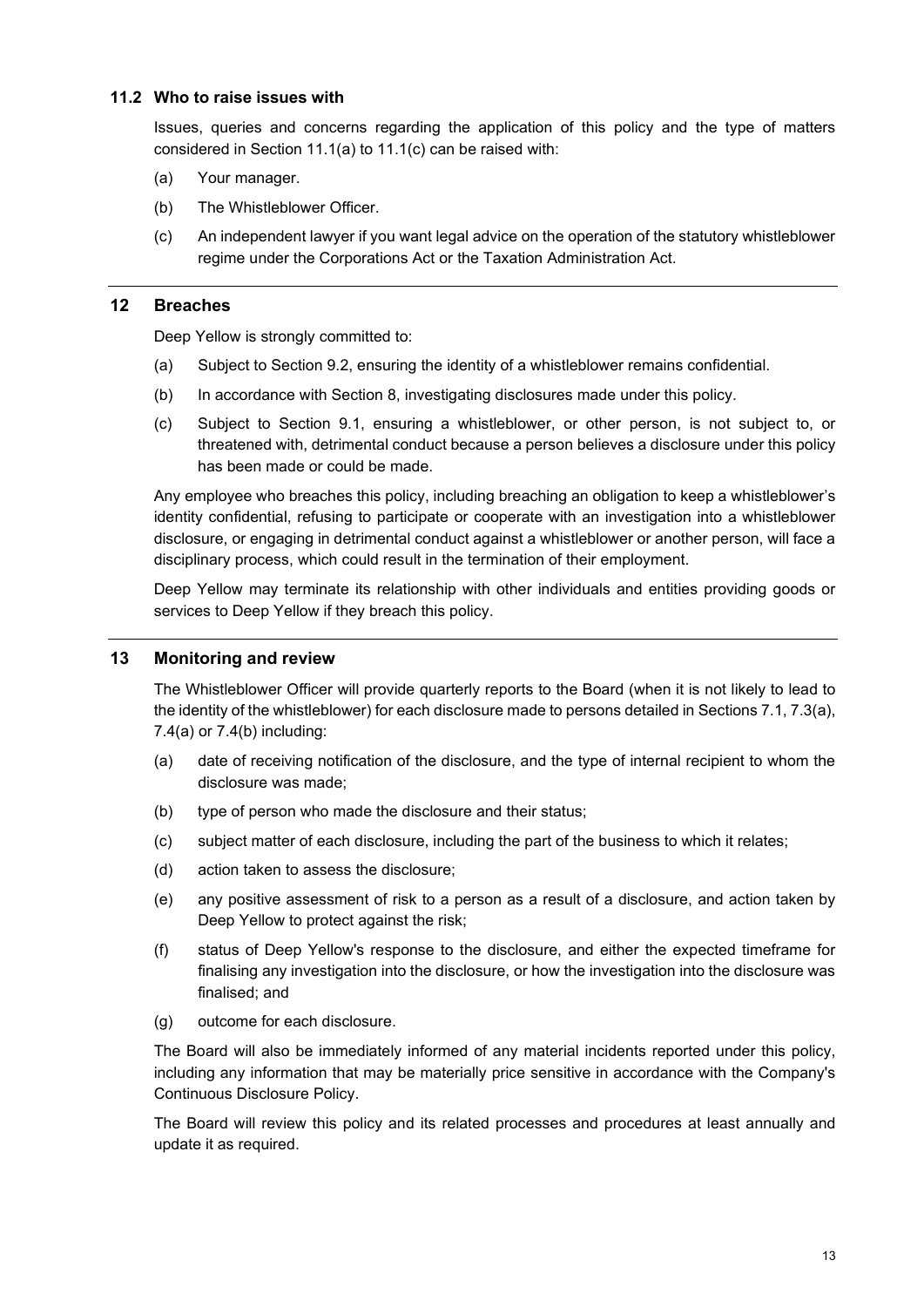## **Schedule 1 – Protections for whistleblowers under the Australian Corporations Act**

## **1. Protection under the Corporations Act**

- 1.1 Eligible whistleblowers may be able to obtain certain statutory protections and immunities where they make a disclosure that qualifies for protection under Part 9.4AAA of the Corporations Act.
- 1.2 This Schedule 1 provides an overview of the requirements that must be met for a disclosure of information to qualify for protection under Part 9.4AAA of the Corporations Act. Although many of the protections and immunities are mirrored in this policy, the protections in Part 9.4AAA of the Corporations Act are in addition to protections and immunities specified in this policy.
- 1.3 This Schedule 1 is intended for information purposes only and should not be taken as the provision of legal advice in respect of the operation and application of the whistleblower regime in Part 9.4AAA of the Corporations Act. Legal advice should be obtained from an independent legal practitioner.

## **2. Conditions that must be met for a disclosure to qualify for protection under the Corporations Act**

- 2.1 The information disclosed relates to conduct by a **regulated entity** (a term defined by the Corporations Act that includes a company, such as the Company and its Australian incorporated subsidiaries) or a related body corporate.
- 2.2 The whistleblower making the disclosure is an eligible whistleblower, defined in the Corporations Act as an individual who is, or has been, any of the following:
	- (a) An officer or employee of the regulated entity.
	- (b) A supplier of services or goods to the regulated entity (whether paid or unpaid), including their employees.
	- (c) An associate of the regulated entity.
	- (d) A relative, dependant or spouse of an individual referred to in paragraph 2.2(a) to paragraph 2.2(c) of this Schedule 1.
- 2.3 The disclosure is made to a person who is eligible to receive a disclosure under Part 9.4AAA of the Corporations Act, which includes:
	- (a) A person authorised by a regulated entity to receive a disclosure, which for the Company is the Whistleblower Officer.
	- (b) An officer or senior manager of a regulated entity.
	- (c) ASIC or APRA.
	- (d) An appointed auditor of a regulated entity, which for the Company is the entity identified in Section [7.3\(b\).](#page-6-10)
	- (e) In limited circumstances, to a journalist or a member of a federal, state or territory Parliament (see paragraph 3.1 of this Schedule 1).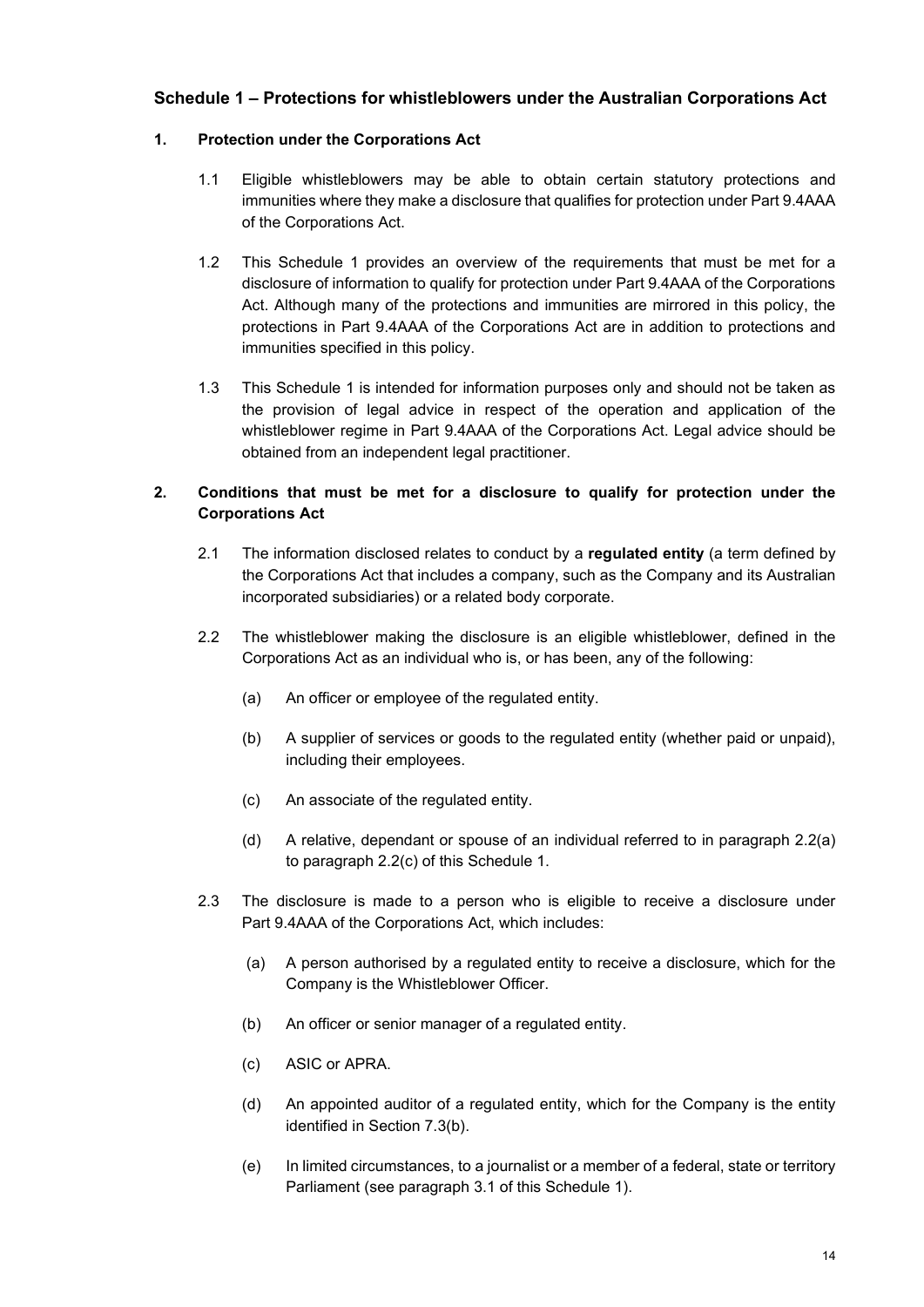- 2.4 Subject to paragraph 2.5 of this Schedule 1, the disclosure is about matters the eligible whistleblower has reasonable grounds to suspect may concern the following conduct by the regulated entity (these matters are described in Section 5 as Disclosable Matters):
	- (a) Misconduct<sup>[8](#page-14-0)</sup> or an improper state of affairs or circumstances in relation to the regulated entity (or a related body corporate).
	- (b) Conduct that constitutes an offence against, or contravention of, a law administered by ASIC or APRA (see Schedule 3 for an outline of the laws administered by ASIC or APRA).
	- (c) Conduct that constitutes an offence against another law of the Commonwealth punishable by more than 12 months imprisonment.
	- (d) Conduct that is a danger to the public or the financial system.
- 2.5 The disclosure is not a personal work-related grievance, being a disclosure of information concerning a grievance about any matter in relation to the eligible whistleblower's employment, or former employment, or having (or tending to have) implications for the whistleblower personally. However, a personal work-related grievance will be disclosure qualifying for protection under Part 9.4AAA of the Corporations Act if it either:
	- (a) has significant implications for the regulated entity to which it relates, or wider ramifications than those that are personal to the whistleblower; or
	- (b) relates to a grievance by the eligible whistleblower about detrimental conduct suffered or threatened due to a person believing or suspecting that a disclosure qualifying for protection under Part 9.4AAA of the Corporations Act has been made, may be made, is proposed to be made, or could be made.
- 2.6 A disclosure that meets the conditions in paragraph 2.1 to paragraph 2.5 of this Schedule 1 is referred to as a **qualifying disclosure**.

## **3. Other disclosures that qualify for protection under the Corporations Act**

- 3.1 There are two further categories of disclosure that may also be protected under Part 9.4AAA of the Corporations Act:
	- (a) In extreme cases, where an eligible whistleblower makes a disclosure to the journalist or a Member of Parliament in relation to a regulated entity. To be protected, the whistleblower must already have made a qualifying disclosure (see paragraph 2.6 of this Schedule 1), certain written notifications in respect of that qualifying disclosure must have been made by the eligible whistleblower to the body that received it, and either:
		- (i) the disclosure was in respect of a substantial and imminent danger to someone's health and safety, or the natural environment; or
		- (ii) disclosing the information was in the public interest.

<span id="page-14-0"></span><sup>&</sup>lt;sup>8</sup> Misconduct is defined in section 9 of the Corporations Act to include fraud, negligence, default, breach of trust and breach of duty.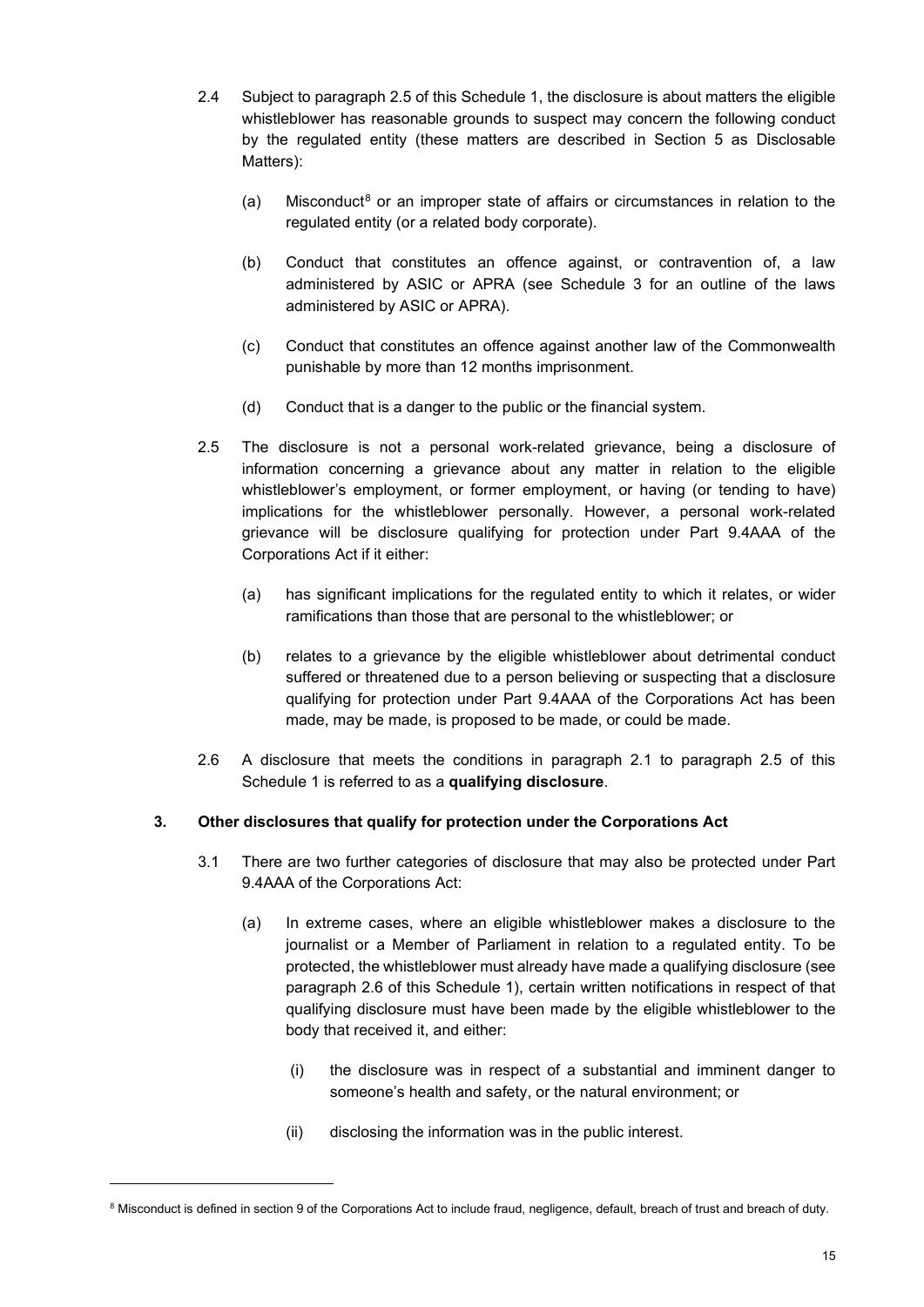- (b) If the whistleblower makes a disclosure of information to a legal practitioner for the purpose of obtaining legal advice or legal representation in relation to the operation of the whistleblower regime found in Part 9.4AAA of the Corporations Act. This category does not carry any of the requirements of the disclosure to be a qualifying disclosure (see paragraph 2.6 of this Schedule 1).
- 3.2 A disclosure that meets the conditions in paragraph 3.1 of this Schedule 1 is referred to as a protected disclosure.

## **4. Protections and immunities available where a qualifying or protected disclosure is made under the Corporations Act**

Where a qualifying or protected disclosure is made (see paragraph 2.6 and paragraph 3.2 of this Schedule 1), Part 9.4AAA of the Corporations Act provides the following protections and immunities:

- (a) Protection of a whistleblower's identity (see paragraph 5 of this Schedule 1).
- (b) Protecting a whistleblower, or other person, from a range of detrimental conduct (often referred to as victimisation or retaliation) because another person believes or suspects that a qualifying or protected disclosure has been made, may be made, is proposed to be made, or could be made (see paragraph 6 of this Schedule 1).
- (c) Providing a whistleblower with a range of legal immunities for making a qualifying or protected disclosure.

#### **5. Protection of the eligible whistleblower's identity**

- 5.1 Part 9.4AAA of the Corporations Act contains a number of provisions to protect the identity of a whistleblower who has made a qualifying or protected disclosure by:
	- (a) Allowing for whistleblowers to make anonymous disclosures.
	- (b) Subject to certain exceptions that authorise the disclosure of a whistleblower's identity (including with the whistleblower's consent or to a relevant regulator or the Australian Federal Police, or to a legal practitioner for the purpose of obtaining advice or representation in relation to the operation of Part 9.4AAA of the Corporations Act), making it a criminal and civil penalty offence for a person to whom a qualifying or protected disclosure is made, or any other person who has obtained the information directly or indirectly because of the qualifying disclosure, to disclose:
		- (i) the identity of the whistleblower; or
		- (ii) information that is likely to lead to the identification of the whistleblower.
	- (c) Prohibiting the disclosure of a whistleblower's identity by the recipient of a qualifying or protected disclosure to a court or tribunal except where it is necessary to do so to give effect to Part 9.4AAA of the Corporations Act (which contains the whistleblower protection regime) or the Court or tribunal thinks it is necessary in the interests of justice to do so.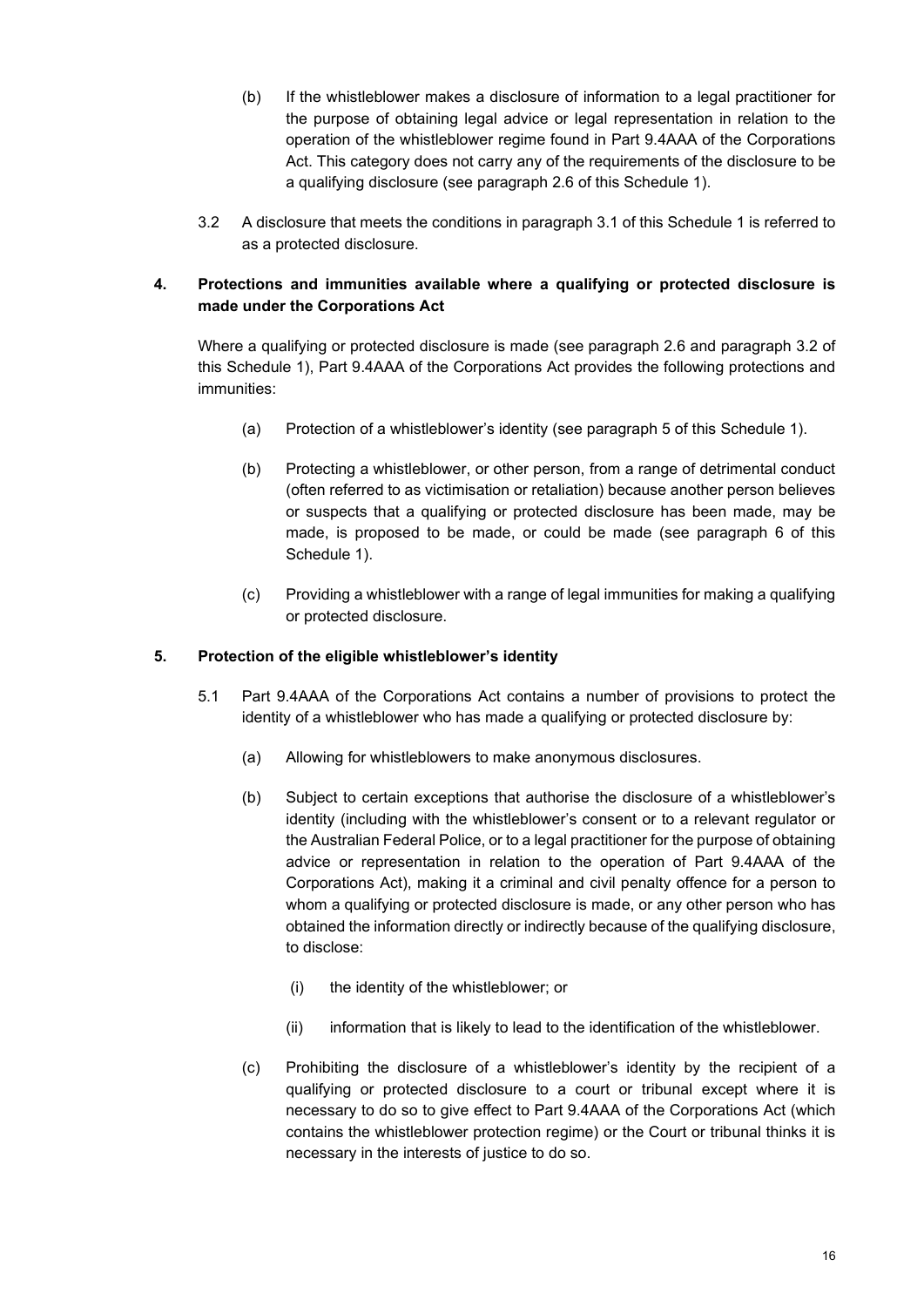5.2 The offence referred to in paragraph 5.1(b) **DOES NOT APPLY** if the disclosure is not of the identity of the whistleblower and is reasonably necessary for the purposes of investigating a matter and all reasonable steps are taken to reduce the risk that the whistleblower will be identified as a result of the disclosure.

## 6. **Protection against detrimental conduct**

- 6.1 Part 9.4AAA of the Corporations Act protects persons from detrimental conduct when a qualifying or protected disclosure has been made, is believed or suspected to have been made, or could be made, and includes significant criminal and civil sanctions to perpetrators should such actions occur.
- 6.2 Detrimental conduct is defined broadly and includes (without limitation) conduct such as: dismissal of an employee; injury of an employee in their employment; alteration of an employee's position or duties to their disadvantage; discrimination between an employee and other employees of the same employer; harassment or intimidation of a person; harm or injury to a person, including psychological harm; damage to a person's property; damage to a person's reputation; damage to a person's business or financial position any other damage to a person.
- 6.3 It is both a criminal and civil penalty offence to engage in detrimental conduct due to a belief or suspicion that a qualifying or protected disclosure has been made, is believed to have been made, or could be made. Features common to both sanctions include:
	- (a) A protection against detrimental conduct (see paragraph 6.2 of this Schedule 1).
	- (b) The victim protected may be a whistleblower or may be another person who has suffered damage because of a victimiser's conduct.
	- (c) Threats of detrimental conduct can be express or implied, conditional or unconditional.

## **7. Immunities**

Where a qualifying or protected disclosure is made, the whistleblower is granted certain immunities from liability, including:

- (a) The whistleblower is not subject to civil, criminal or administrative liability (including disciplinary action) for making the disclosure.
- (b) No contractual or other remedy may be enforced, and no contractual or other right may be exercised, against the whistleblower on the basis of the disclosure.
- (c) The information will not be admissible in evidence against the whistleblower in criminal proceedings for the imposition of a penalty, other than proceedings in respect of the falsity of the information.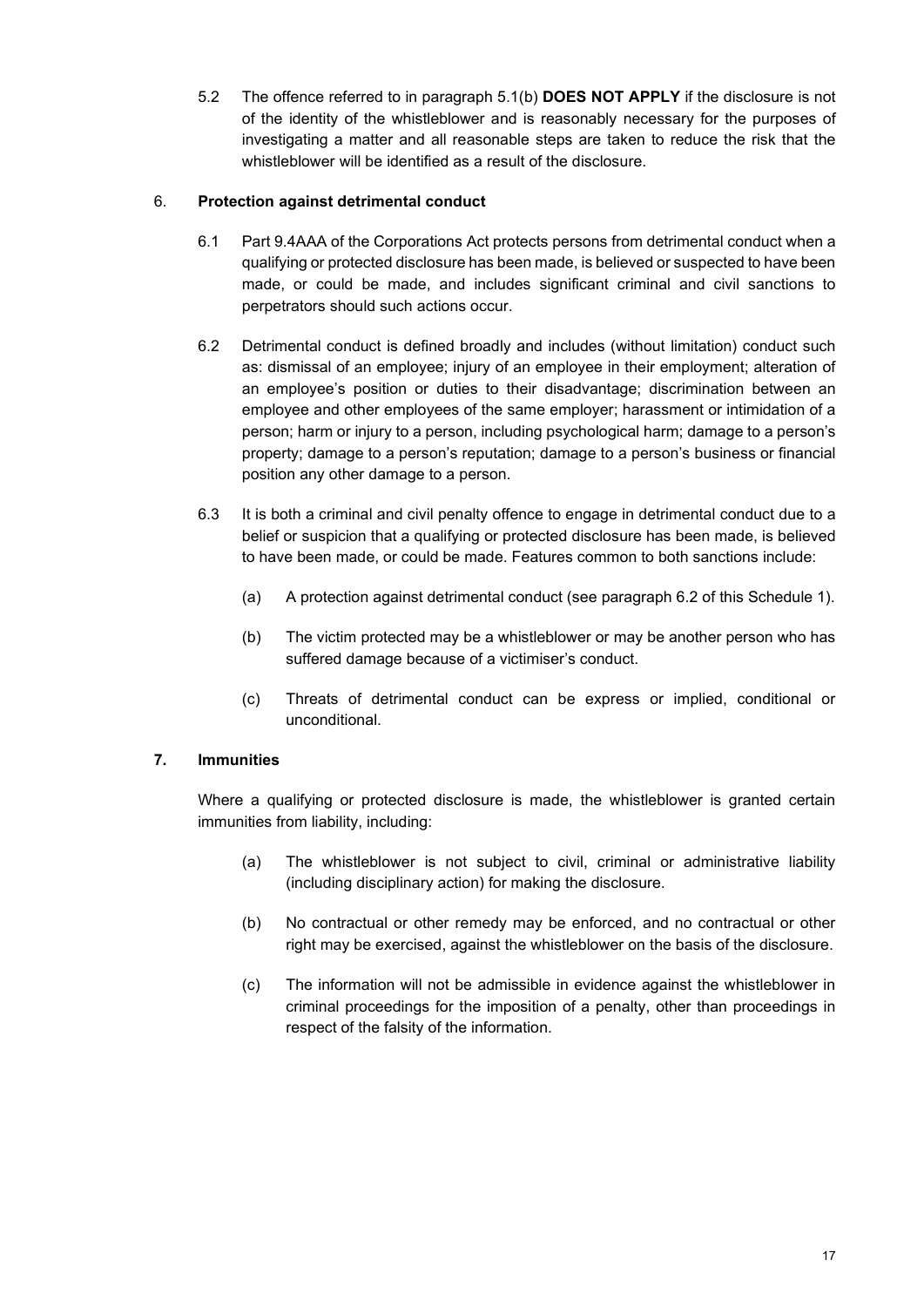## **Schedule 2 – Protections for whistleblowers under the Australian Taxation Administration Act**

## **1. Protection under the Taxation Administration Act**

- 1.1 Eligible whistleblowers may be able to obtain certain statutory protections and immunities where they make a disclosure that qualifies for protection under Part IVD of the Tax Administration Act.
- 1.2 This Schedule 2 provides an overview of the requirements that must be met for a disclosure of information to qualify for protection under Part IVD of the Taxation Administration Act. To avoid doubt, although many of the protections and immunities are mirrored in this policy, the protections in Part IVD of the Taxation Administration Act are in addition to protections and immunities specified in this policy.
- 1.3 This Schedule 2 is intended for information purposes only and should not be taken as the provision of legal advice in respect of the operation and application of the whistleblower regime in Part IVD of the Taxation Administration Act. Legal advice should be obtained from an independent legal practitioner.

## 2. **Conditions that must be met for a disclosure to qualify for protection under the Taxation Administration Act when made to an eligible recipient**

- 2.1 The information disclosed relates to an entity (within the meaning of the *Income Tax Assessment Act 1997*) that includes a company, such as the Company.
- 2.2 The whistleblower making the disclosure is an eligible whistleblower, defined in the Taxation Administration Act as an individual who is, or has been, any of the following:
	- (a) An officer (as defined in the Corporations Act) or employee of the entity.
	- (b) An individual who supplies services or goods to the entity, or the employee of a person who supplies services or goods to the entity.
	- (c) An individual who is an associate (as defined in section 318 of the *Income Tax Assessment Act 1936*) of the entity.
	- (d) A spouse, or child of an individual referred to in paragraph 2.2(a) to paragraph 2.2(c) of this Schedule 2, or a dependant of an individual referred to above or such an individual's spouse.
- 2.3 The disclosure is made to a person eligible to receive a qualifying disclosure under Part IVD of the Taxation Administration Act, which includes:
	- (a) An eligible recipient of the entity, which is:
		- (i) a person authorised by the entity to receive disclosures that may qualify for protection under Part IVD of the Taxation Administration Act, which for Deep Yellow is the Whistleblower Officer;
		- (ii) a director, secretary or senior manager (within the meaning of the Corporations Act) of the entity;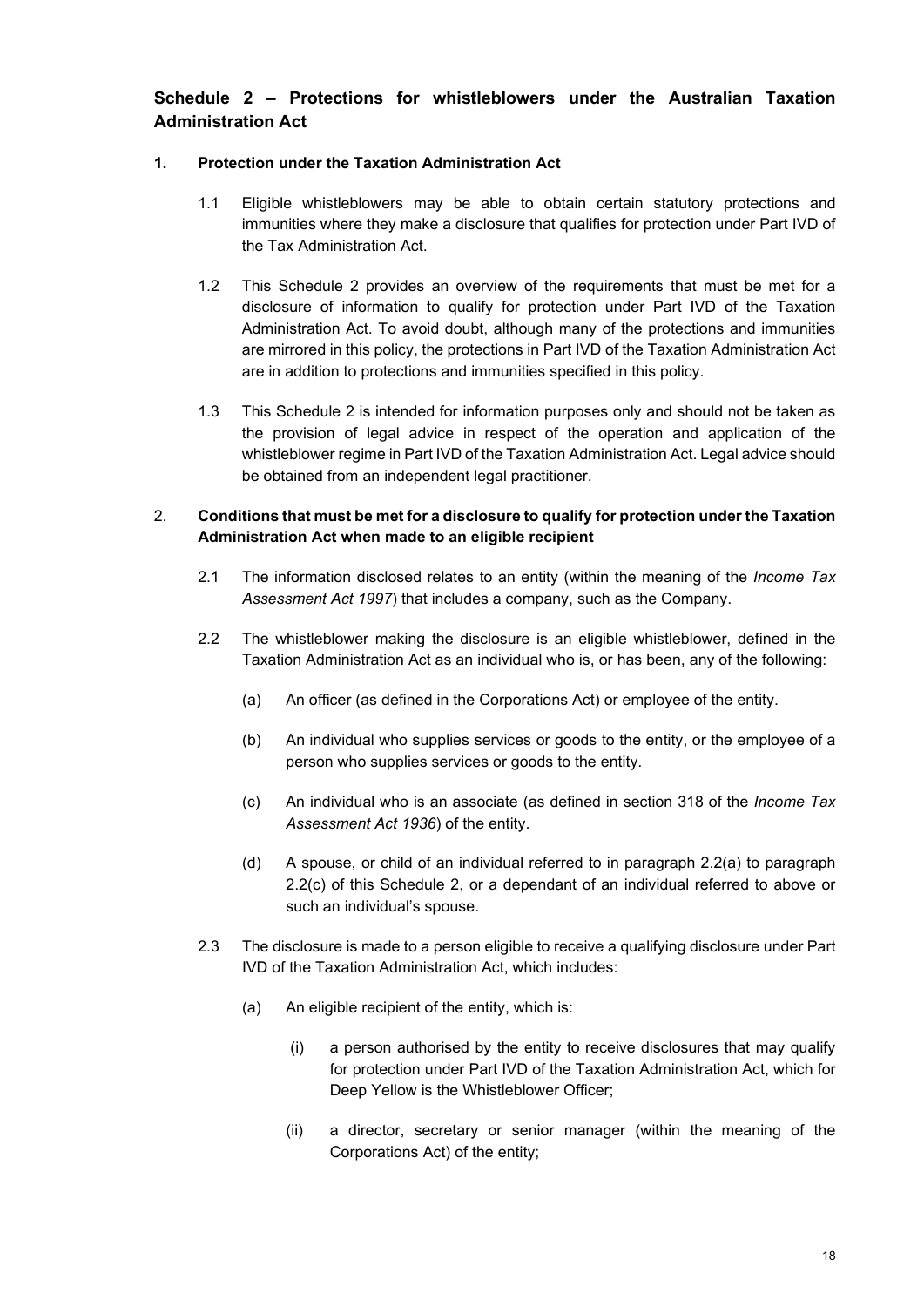- (iii) any other employee or officer of the entity who has functions or duties that relate to the tax affairs<sup>[9](#page-18-0)</sup> of the entity, who for Deep Yellow are the persons specified in Section 7.5(c);
- (iv) any auditor of the entity, or a member of an audit team conducting an audit of the entity or a related body corporate; or
- (v) a registered tax agent or BAS agent to the entity.
- (b) The Commissioner of Taxation.
- 2.4 Where the disclosure of information by an eligible whistleblower is:
	- (a) Made to the Commissioner of Taxation, and the eligible whistleblower considers that the information may assist the Commissioner to perform their functions or duties under a taxation law (as defined in the Income Tax Assessment Act 1997 (Cth)) in relation to the entity or an associate of the entity.
	- (b) Made to an eligible recipient of the entity, and the eligible whistleblower:
		- (i) has reasonable grounds to suspect the information indicates misconduct, or an improper state of affairs or circumstances, in relation to the tax affairs of the entity or an associate of the entity; and
		- (ii) considers the information may assist the eligible recipient to perform functions or duties in relation to the tax affairs of the entity or an associate of the entity.
- 2.5 A disclosure of information may also qualify for protection under Part IVD of the Taxation Administration Act if the disclosure of information by an individual is made to a legal practitioner for the purpose of obtaining legal advice or representation in relation to the operation of Part IVD of the Taxation Administration Act.
- 2.6 A disclosure that meets all of the requirements in paragraph 2.1 to paragraph 2.4 of this Schedule 2, as well as the disclosure in paragraph 2.5 of this Schedule 2, is referred to as a **qualifying disclosure**.

## 3. **Protections and immunities available when a qualifying disclosure is made under the Taxation Administration Act**

Where a qualifying disclosure is made (see paragraph 2.6 of this Schedule 2), Part IVD of the Taxation Administration Act provides the following protections and immunities:

- (a) Protection of a whistleblower's identity (see paragraph 4 of this Schedule 2).
- (b) Protecting a whistleblower, or other person, from a range of detrimental conduct (often referred to as victimisation or retaliation) because another person believes or suspects that a qualifying or protected disclosure has been made, may be made, is proposed to be made, or could be made (see paragraph 5 of this Schedule 2).

<span id="page-18-0"></span><sup>9</sup> **Tax affairs** means affairs relating to any tax imposed by or under, or assessed or collected under, a law administered by the Commissioner.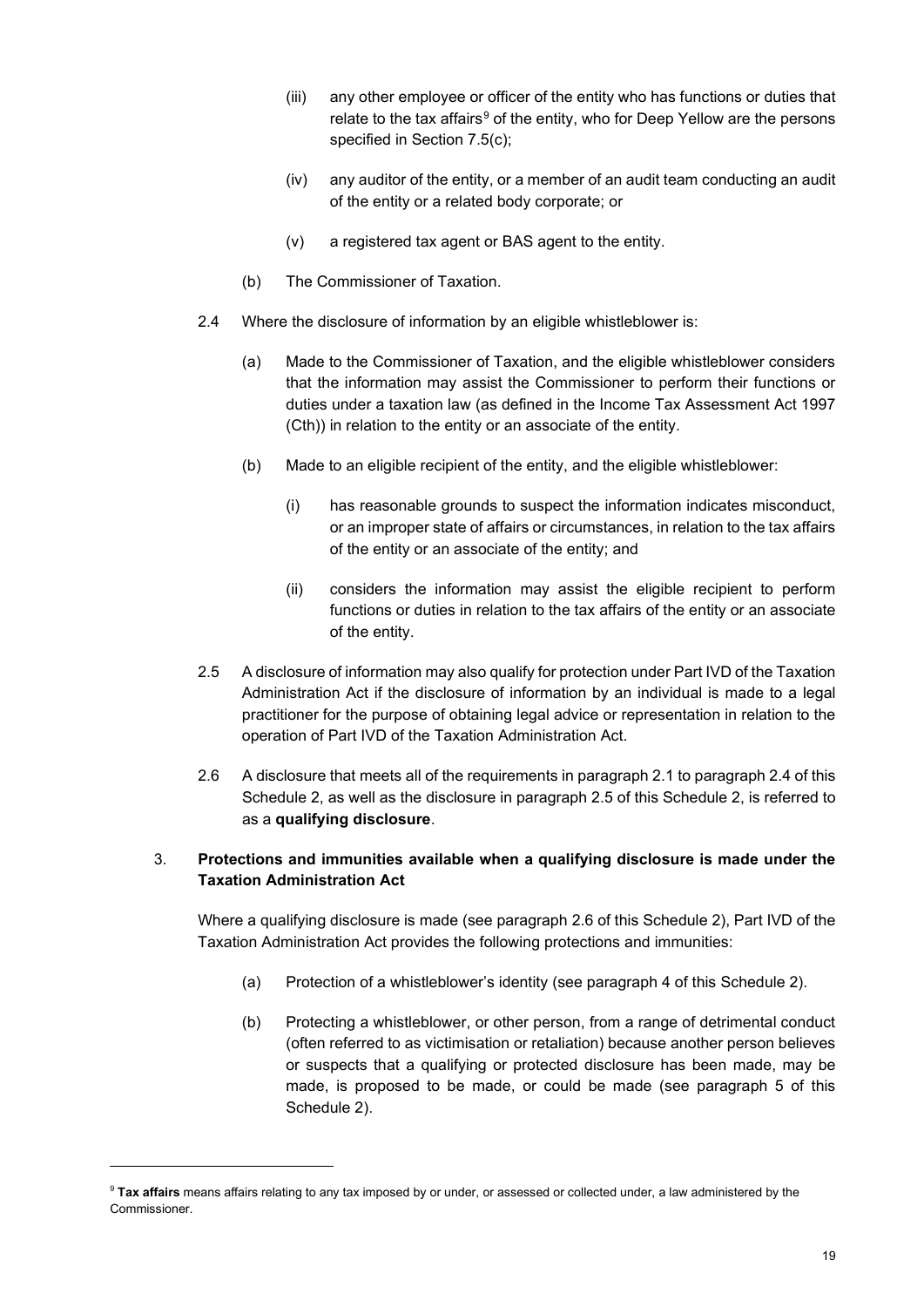(c) Providing a whistleblower with a range of legal immunities for making a qualifying or protected disclosure (see paragraph 6 of this Schedule 2).

## **4. Protection of the eligible whistleblower's identity**

- 4.1 Part IVD of the Taxation Administration Act contains a number of provisions to protect the identity of a whistleblower who has made a qualifying disclosure by:
	- (a) Allowing for whistleblowers to make anonymous disclosures.
	- (b) Subject to a handful of exceptions that authorise the disclosure of a whistleblower's identity (including with the whistleblower's consent or to the Commissioner of Taxation or the Australian Federal Police, or to a lawyer for the purpose of obtaining advice about the operation of Part IVD of the Taxation Administration Act), making it a criminal offence for a person to whom a qualifying disclosure is made, or any other person who has obtained the information directly or indirectly, to disclose any of the following:
		- (i) the identity of the whistleblower; and
		- (ii) information that is likely to lead to the identification of the whistleblower.
	- (c) Prohibiting the disclosure of a whistleblower's identity by the recipient of a qualifying disclosure to a court or tribunal.
- 4.2 It is not an offence for a person to disclose information regarding a qualifying disclosure without revealing the identity of the whistleblower.

#### 5. **Protection from detrimental conduct**

- 5.1 Part IVD of the Taxation Administration Act protects persons from detrimental conduct when a qualifying disclosure has been made, is believed or suspected to have been made, or could be made, and includes significant criminal and civil sanctions to perpetrators should such actions occur.
- 5.2 Detrimental conduct is defined broadly and includes (without limitation) conduct such as: dismissal of an employee; injury of an employee in their employment; alteration of an employee's position or duties to their disadvantage; discrimination between an employee and other employees of the same employer; harassment or intimidation of a person; harm or injury to a person, including psychological harm; damage to a person's property; damage to a person's reputation; damage to a person's business or financial position any other damage to a person.
- 5.3 It is both a criminal and civil penalty offence to engage detrimental conduct due to a belief or suspicion that a disclosure has been made, is believed to have been made, or could be made. Features common to both sanctions include:
	- (a) A protection against detrimental conduct (see Paragraph 5.2 of this Schedule 2).
	- (b) The victim protected may be a whistleblower or may be another person who has suffered damage because of a victimiser's conduct.
	- (c) Threats of detrimental conduct can be express or implied, conditional or unconditional.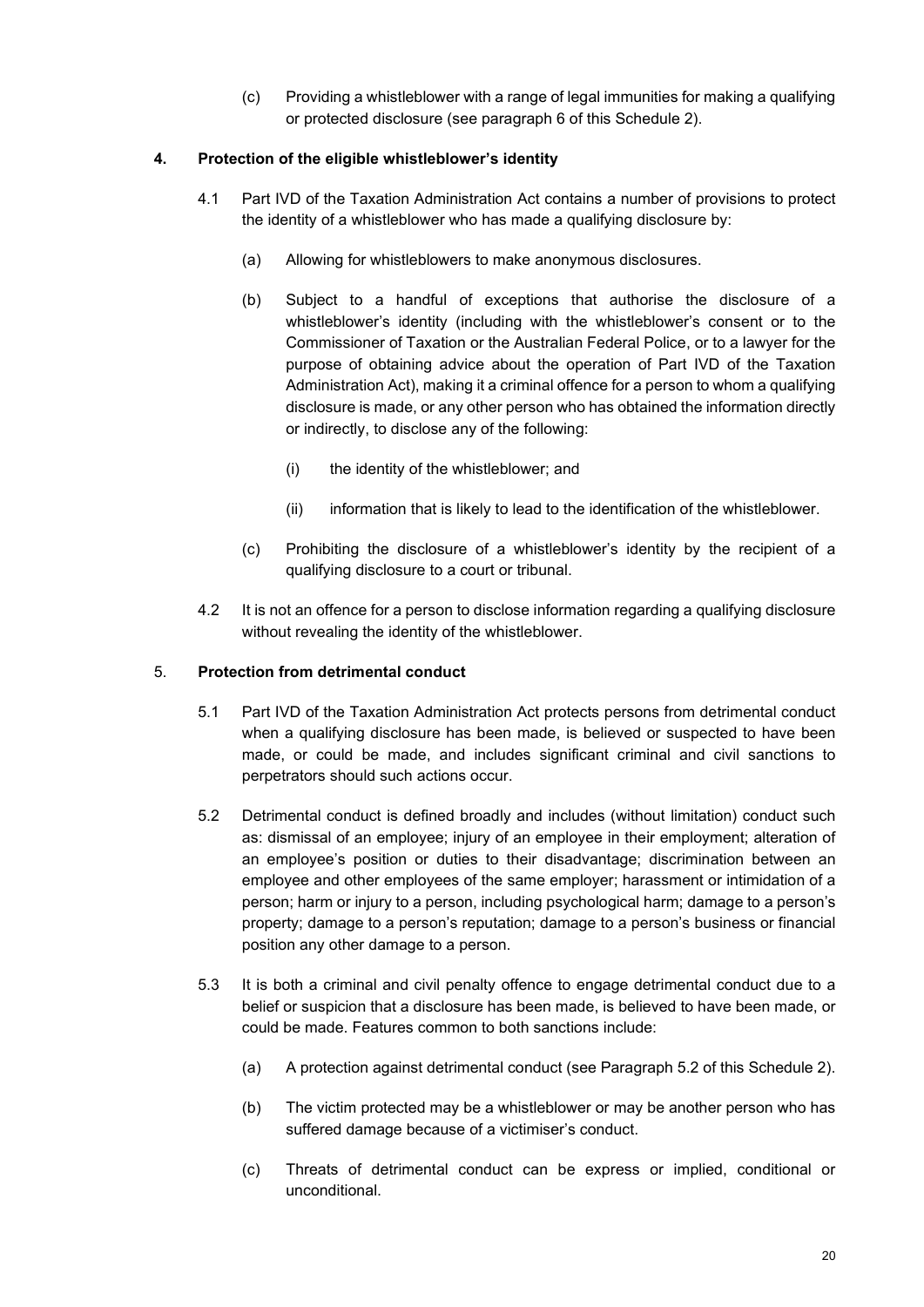#### 6. **Immunities**

- 6.1 Where a qualifying disclosure is made, the whistleblower is granted certain immunities from liability, including:
	- (a) The whistleblower is not subject to civil, criminal or administrative liability.
	- (b) No contractual or other remedy may be enforced against the whistleblower.
	- (c) Information disclosed by the whistleblower is not admissible against them, other than in proceedings concerning the falsity of the information provided.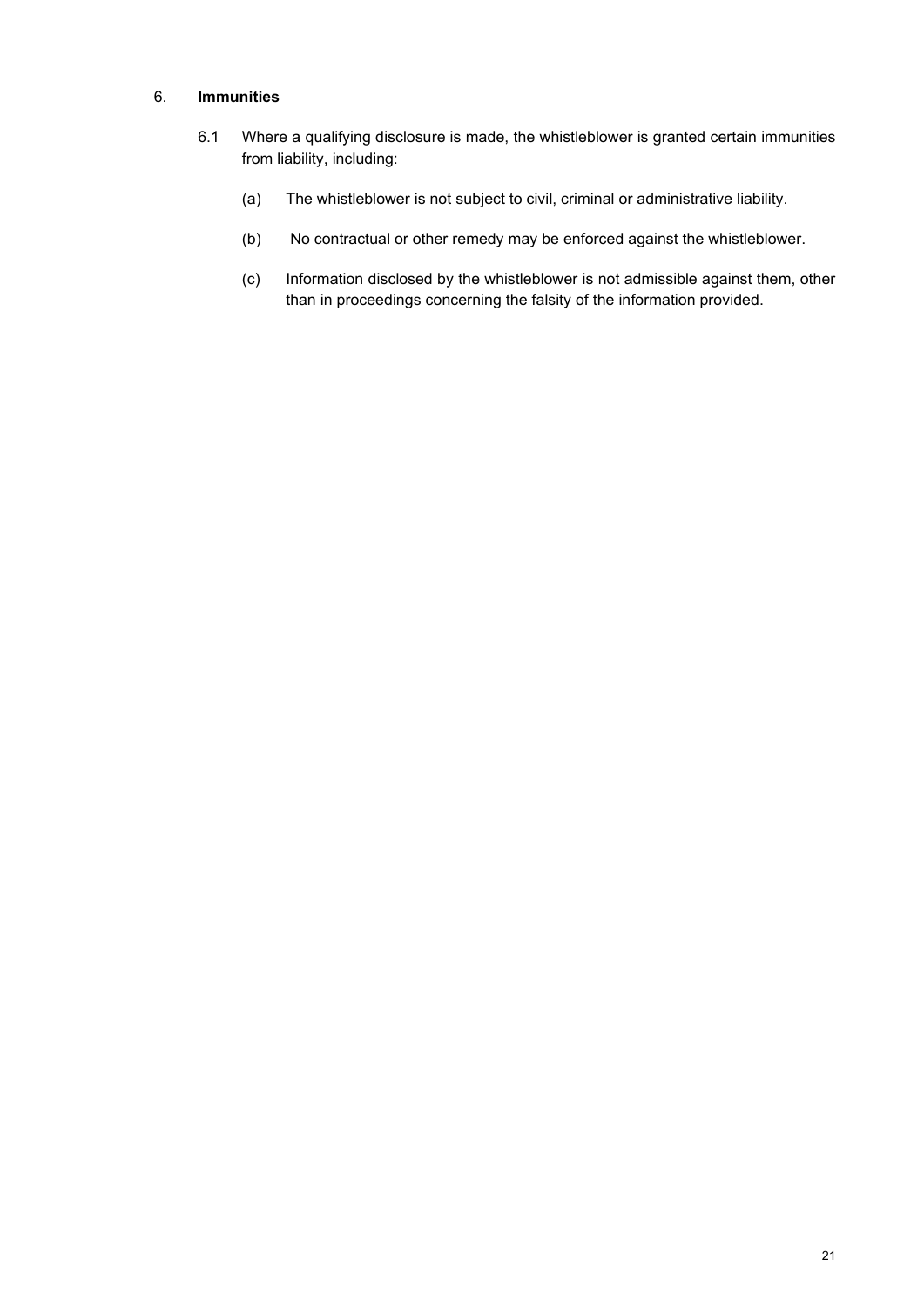## **Schedule 3 – Statutes a whistleblower may suspect have been contravened for the purpose of a disclosable matter**

For the purpose of Section [5.1\(c\),](#page-2-3) the laws are the:

- Corporations Act 2001 (Cth).
- Australian Securities and Investments Commission Act 2001 (Cth).
- Banking Act 1959 (Cth).
- Financial Sector (Collection of Data) Act 2001 (Cth).
- Insurance Act 1973 (Cth).
- Life Insurance Act 1995 (Cth).
- National Consumer Credit Protection Act 2009 (Cth).
- Superannuation Industry (Supervision) Act 1993 (Cth).
- An instrument made under any of the Acts in this Schedule 3.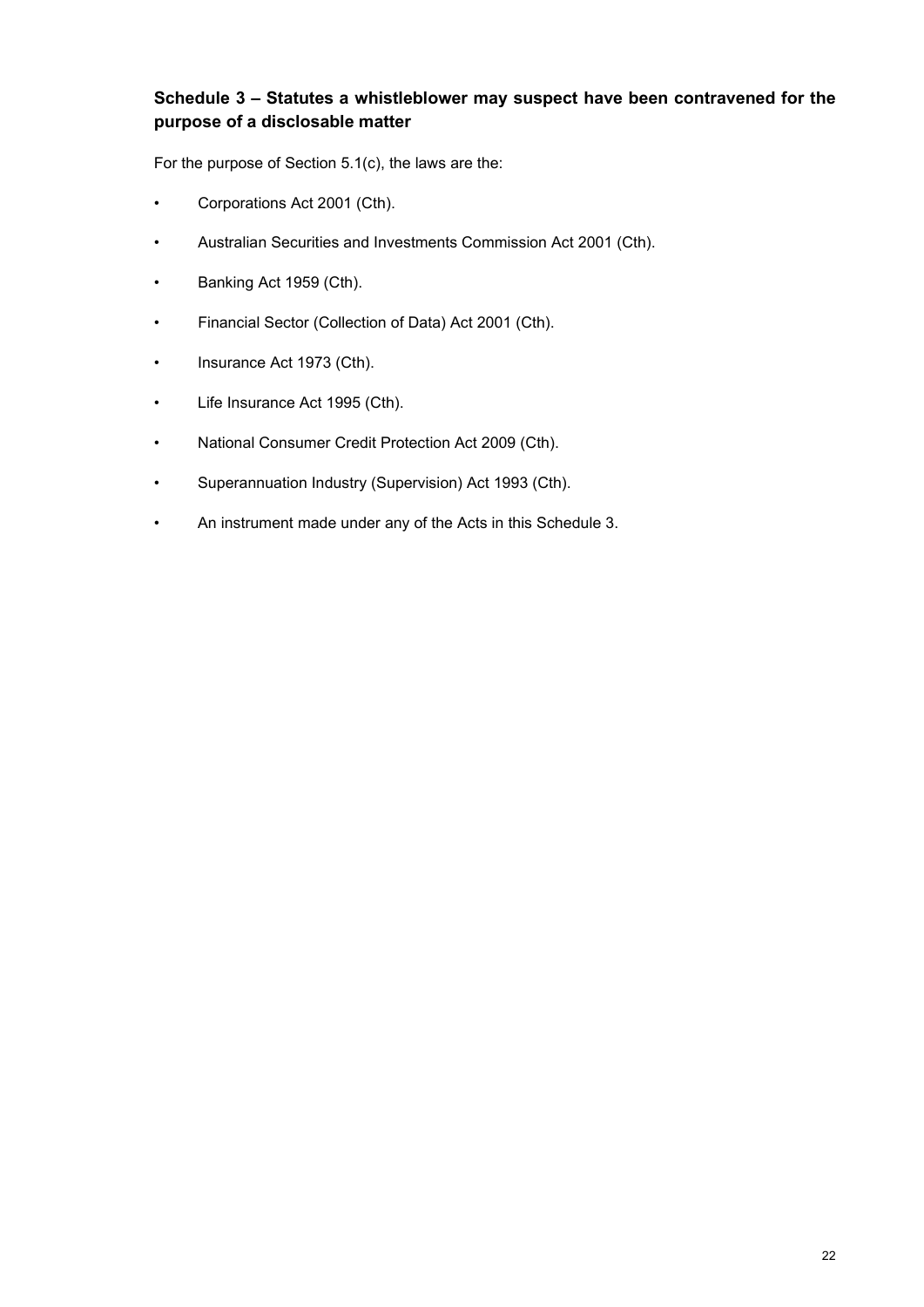# **Schedule 4 – Roles and responsibilities under this policy**

| Board of Directors of the Company | Responsibility for:                                                                                                                                                                                                                                                                                                                                           |  |
|-----------------------------------|---------------------------------------------------------------------------------------------------------------------------------------------------------------------------------------------------------------------------------------------------------------------------------------------------------------------------------------------------------------|--|
| (the Board)                       | this policy, including approving the policy and<br>(a)<br>any amendments to it;                                                                                                                                                                                                                                                                               |  |
|                                   | ensuring this policy complies with Deep Yellow's<br>(b)<br>legal and ethical obligations, and that all those<br>under its control comply with the policy;                                                                                                                                                                                                     |  |
|                                   | where relevant, determining how a matter<br>(c)<br>reported under this policy will be managed,<br>including seeking legal advice on Deep Yellow's<br>statutory or other legal obligations arising from a<br>disclosure made under this policy, or the<br>application of this policy, and notifying an<br>external regulator or law enforcement agency;<br>and |  |
|                                   | periodically reviewing the effectiveness of this<br>(d)<br>policy and updating the policy or Deep Yellow's<br>whistleblower processes as necessary.                                                                                                                                                                                                           |  |
| <b>Whistleblower Officer</b>      | The Board will appoint a suitable senior employee to<br>of "Whistleblower Officer". The<br>position<br>the<br>Whistleblower<br>Officer<br>primary day-to-day<br>has<br>responsibility for:                                                                                                                                                                    |  |
|                                   | implementing this policy and ensuring it is made<br>(a)<br>available to the officers and employees of Deep<br>Yellow, monitoring its effectiveness and dealing<br>with any queries about it;                                                                                                                                                                  |  |
|                                   | receiving disclosure under this policy from<br>(b)<br>whistleblowers;                                                                                                                                                                                                                                                                                         |  |
|                                   | assessing disclosures made under this policy<br>(c)<br>and their management, including:                                                                                                                                                                                                                                                                       |  |
|                                   | (i)<br>subject to any permissions from the<br>whistleblower or as otherwise permitted by<br>law, ensuring a whistleblower's identity is<br>kept confidential;                                                                                                                                                                                                 |  |
|                                   | notifying the Board where a disclosure is<br>(ii)<br>sufficiently serious;                                                                                                                                                                                                                                                                                    |  |
|                                   | (iii) seeking legal advice on Deep Yellow's<br>statutory or other legal obligations arising<br>from a disclosure made under this policy, or<br>the application of this policy;                                                                                                                                                                                |  |
|                                   | (iv) assessing the risk of any detrimental<br>conduct to a whistleblower, or other person,<br>due to a disclosure made under this policy,<br>and ensuring the<br>implementation<br>of<br>appropriate safeguards;                                                                                                                                              |  |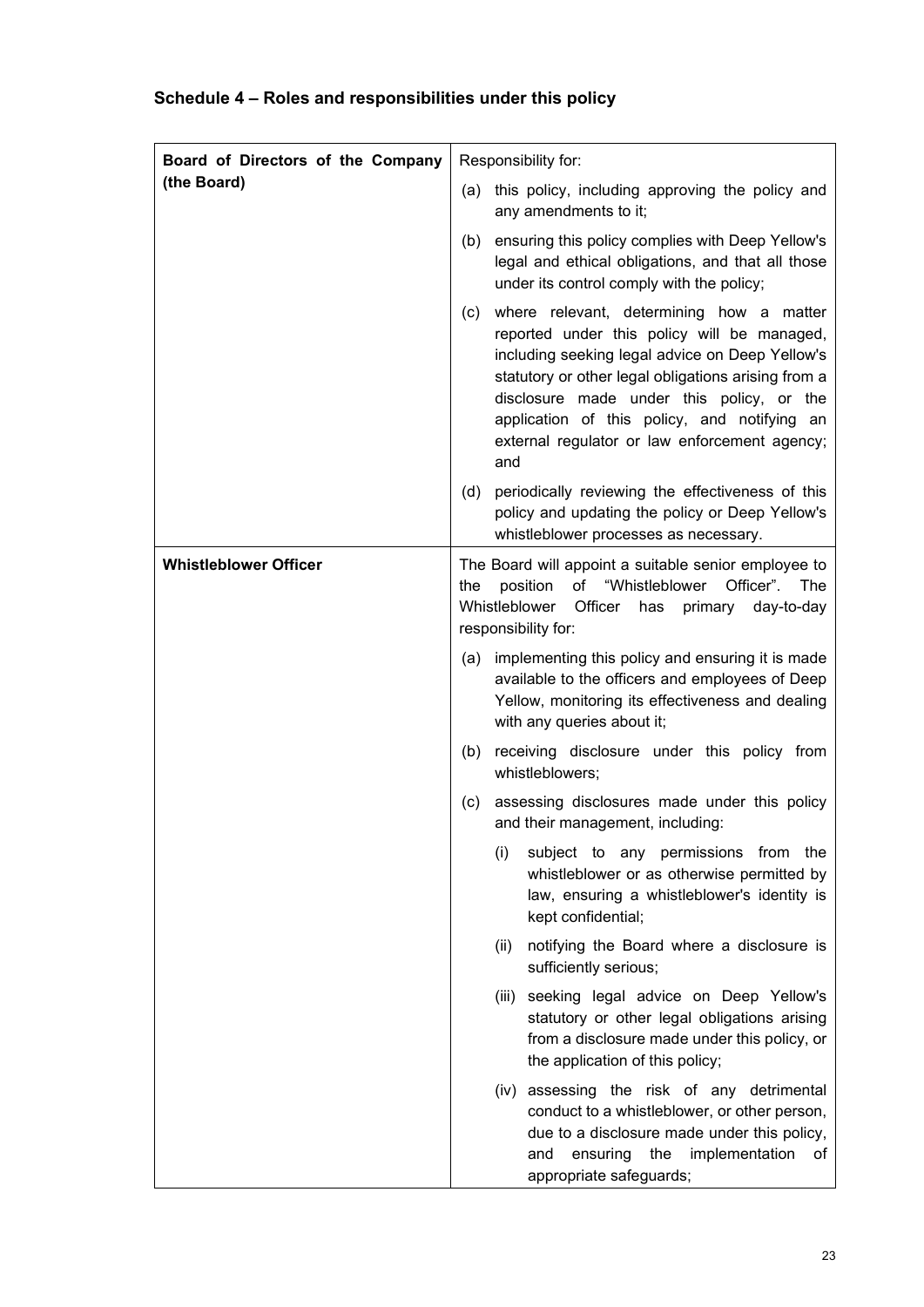|                                                                                  | (v) notifying the Managing Director & CEO in<br>circumstances where, if the disclosure was<br>could<br>proven,<br>there<br>be<br>disciplinary<br>consequences for a Deep Yellow employee;<br>(vi) determining whether a disclosure under this<br>policy will be investigated, and the scope<br>and conduct of that investigation; and<br>(vii) where the whistleblower has consented to<br>their identify being<br>shared<br>with<br>the<br>Whistleblower Officer, liaising with the<br>whistleblower to obtain any necessary<br>information, including any concerns the |  |
|----------------------------------------------------------------------------------|--------------------------------------------------------------------------------------------------------------------------------------------------------------------------------------------------------------------------------------------------------------------------------------------------------------------------------------------------------------------------------------------------------------------------------------------------------------------------------------------------------------------------------------------------------------------------|--|
|                                                                                  | whistleblower holds in respect of detrimental<br>conduct, and providing updates to the<br>whistleblower on the management of their<br>report.                                                                                                                                                                                                                                                                                                                                                                                                                            |  |
|                                                                                  | The Whistleblower Officer has direct, unfettered<br>access to independent financial, legal and operational<br>advice as required for the purposes of effectively<br>carrying out the role. The Whistleblower Officer also<br>has a direct line of reporting to the Board.                                                                                                                                                                                                                                                                                                |  |
| <b>Senior management</b>                                                         | Responsible for ensuring those reporting to them<br>understand and comply with this policy, are given<br>adequate and regular training on the policy together<br>with Deep Yellow's compliance culture, and making<br>sure appropriate resources are made available to<br>maintain an effective whistleblower management<br>system in Deep Yellow.                                                                                                                                                                                                                       |  |
| Whistleblower<br><b>Officer</b><br>other<br>and<br>persons receiving disclosures | The Whistleblower Officer, officers and senior<br>managers of Deep Yellow, and employees and<br>officers with functions or duties that relate to the tax<br>affairs of Deep Yellow, as defined in Section 7.5(c),<br>are responsible for:                                                                                                                                                                                                                                                                                                                                |  |
|                                                                                  | receiving disclosures under this policy, as<br>(a)<br>relevant, from whistleblowers;                                                                                                                                                                                                                                                                                                                                                                                                                                                                                     |  |
|                                                                                  | obtain<br>seeking<br>to<br>information<br>from<br>(b)<br>the<br>whistleblower that:                                                                                                                                                                                                                                                                                                                                                                                                                                                                                      |  |
|                                                                                  | (i)<br>where appropriate, assists Deep Yellow to<br>investigate the report effectively; and                                                                                                                                                                                                                                                                                                                                                                                                                                                                              |  |
|                                                                                  | confirms whether the whistleblower holds<br>(ii)<br>any concern of victimisation or retaliation for<br>themselves, or another person, due to<br>making the report, and any assistance or<br>support they may require.                                                                                                                                                                                                                                                                                                                                                    |  |
|                                                                                  | subject<br>permissions<br>from<br>the<br>(c)<br>to<br>any<br>whistleblower, ensuring the whistleblower's<br>identity is kept confidential;                                                                                                                                                                                                                                                                                                                                                                                                                               |  |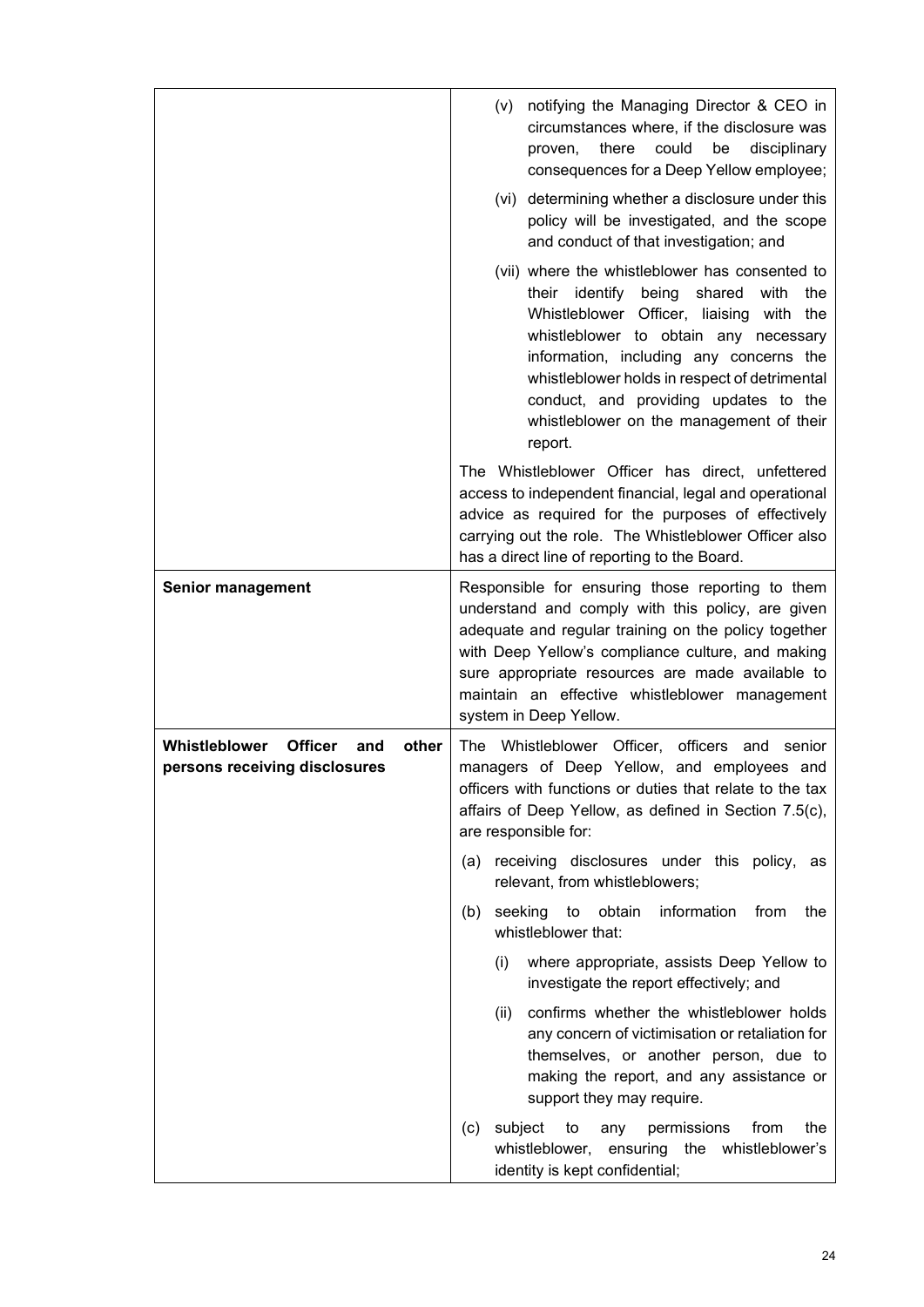|                 | (d)                                                       | disclosing any conflict of interest they may have<br>in respect of a disclosure;                                                                                                                                                                                                                                                                                                                                                                                                         |  |
|-----------------|-----------------------------------------------------------|------------------------------------------------------------------------------------------------------------------------------------------------------------------------------------------------------------------------------------------------------------------------------------------------------------------------------------------------------------------------------------------------------------------------------------------------------------------------------------------|--|
|                 |                                                           | (e) ensuring the whistleblower has access to this<br>policy, is aware of the whistleblower protections<br>the<br>Corporations<br>Act<br><b>or</b><br>Taxation<br>in<br>Administration Act as relevant, and the support<br>available from Deep Yellow; and                                                                                                                                                                                                                                |  |
|                 | (f)                                                       | explaining the next steps they will take in<br>handling the disclosure, including:                                                                                                                                                                                                                                                                                                                                                                                                       |  |
|                 |                                                           | the<br>disclosure<br>the<br>(i)<br>registering<br>with<br>Whistleblower<br>Officer<br>(ensuring<br>confidentiality of the whistleblower's identity<br>where consent to disclose their identity to<br>the Whistleblower Officer has not been<br>given by the whistleblower); and                                                                                                                                                                                                          |  |
|                 |                                                           | escalating the matter to the Board in<br>(ii)<br>appropriate cases.                                                                                                                                                                                                                                                                                                                                                                                                                      |  |
| Investigator    | An                                                        | Investigator, appointed by the Board, the<br>Whistleblower Officer or Deep Yellow's legal<br>representative (and who may be the Whistleblower<br>Officer), will have responsibility for:                                                                                                                                                                                                                                                                                                 |  |
|                 |                                                           | permissions<br>(a) subject<br>to<br>any<br>from<br>the<br>whistleblower, ensuring a whistleblower's identity<br>is kept confidential; and                                                                                                                                                                                                                                                                                                                                                |  |
|                 | (b)                                                       | conducting a:                                                                                                                                                                                                                                                                                                                                                                                                                                                                            |  |
|                 |                                                           | (i)<br>confidential<br>privileged<br>factual<br>and<br>investigation of the disclosure for the<br>purpose of providing Deep Yellow with legal<br>advice; or                                                                                                                                                                                                                                                                                                                              |  |
|                 |                                                           | (ii)<br>conducting<br>confidential<br>factual<br>a<br>investigation of the disclosure, including<br>gathering evidence, interviewing witnesses,<br>communicating<br>with the<br>whistleblower<br>where they have consented to providing<br>their identity to the Investigator, seeking<br>assistance from internal and external<br>consultants, and providing an investigation<br>report with the Investigators findings to the<br>Board and/or Whistleblower Officer as<br>appropriate. |  |
| <b>Managers</b> |                                                           | Managers of Deep Yellow play an important role in<br>supporting the objectives of this policy, and ensuring                                                                                                                                                                                                                                                                                                                                                                              |  |
|                 | their direct reports are able to obtain information about |                                                                                                                                                                                                                                                                                                                                                                                                                                                                                          |  |
|                 |                                                           | the correct processes for making a disclosure or<br>seeking<br>further<br>advice<br>about<br>and<br>support                                                                                                                                                                                                                                                                                                                                                                              |  |
|                 |                                                           | whistleblowing.<br>responsible<br>Managers<br>for<br>are<br>enforcing the importance of this policy with their                                                                                                                                                                                                                                                                                                                                                                           |  |
|                 |                                                           |                                                                                                                                                                                                                                                                                                                                                                                                                                                                                          |  |